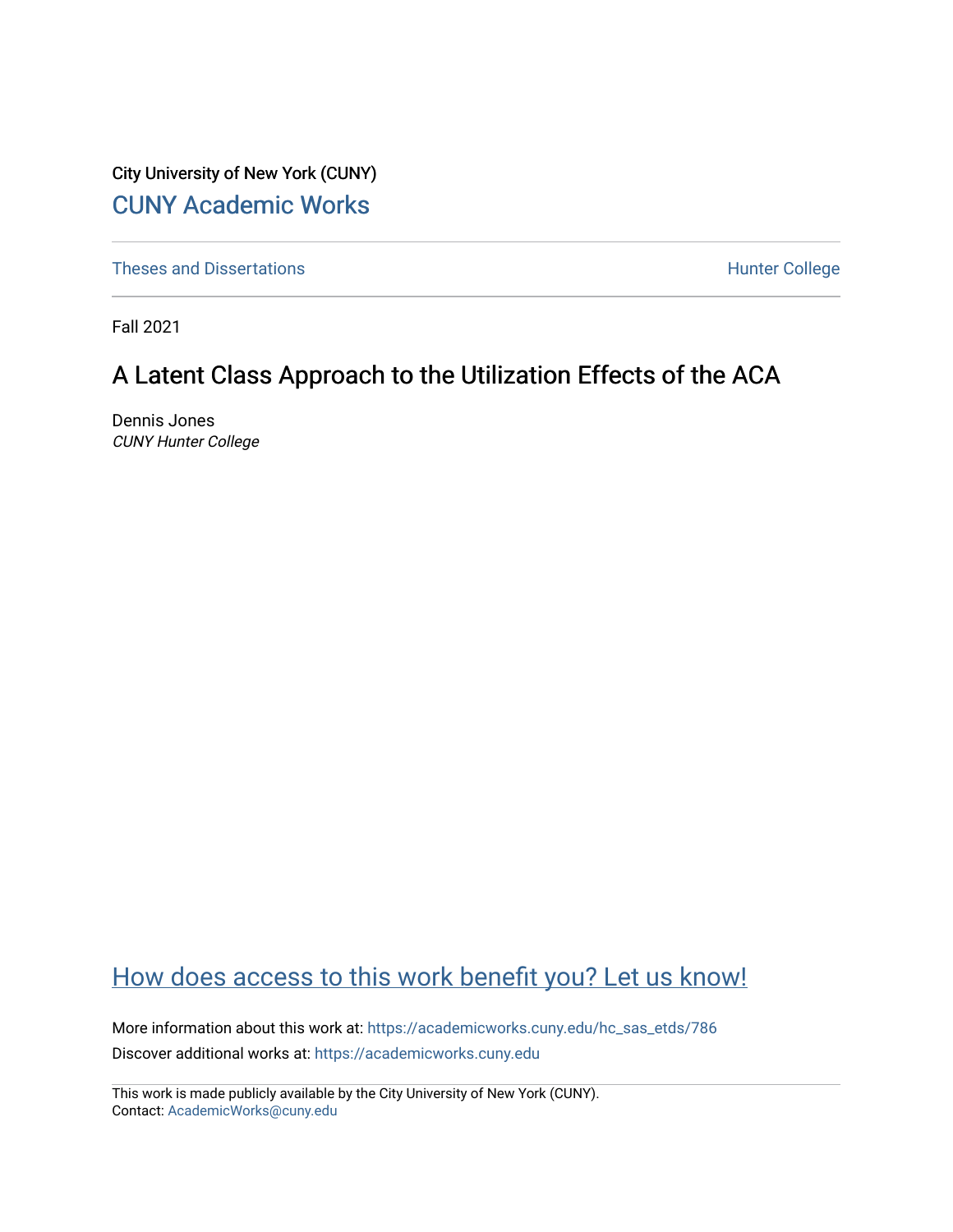### A Latent Class Approach to the Utilization Effects of the ACA

by

Dennis Jones

Submitted in partial fulfillment of the requirements for the degree of Master of Arts in Economics Hunter College, City University of New York

2021

Thesis sponsor:

Partha Deb First Reader

Gregory Colman Second Reader

October 25, 2021 Date

October 25, 2021 Date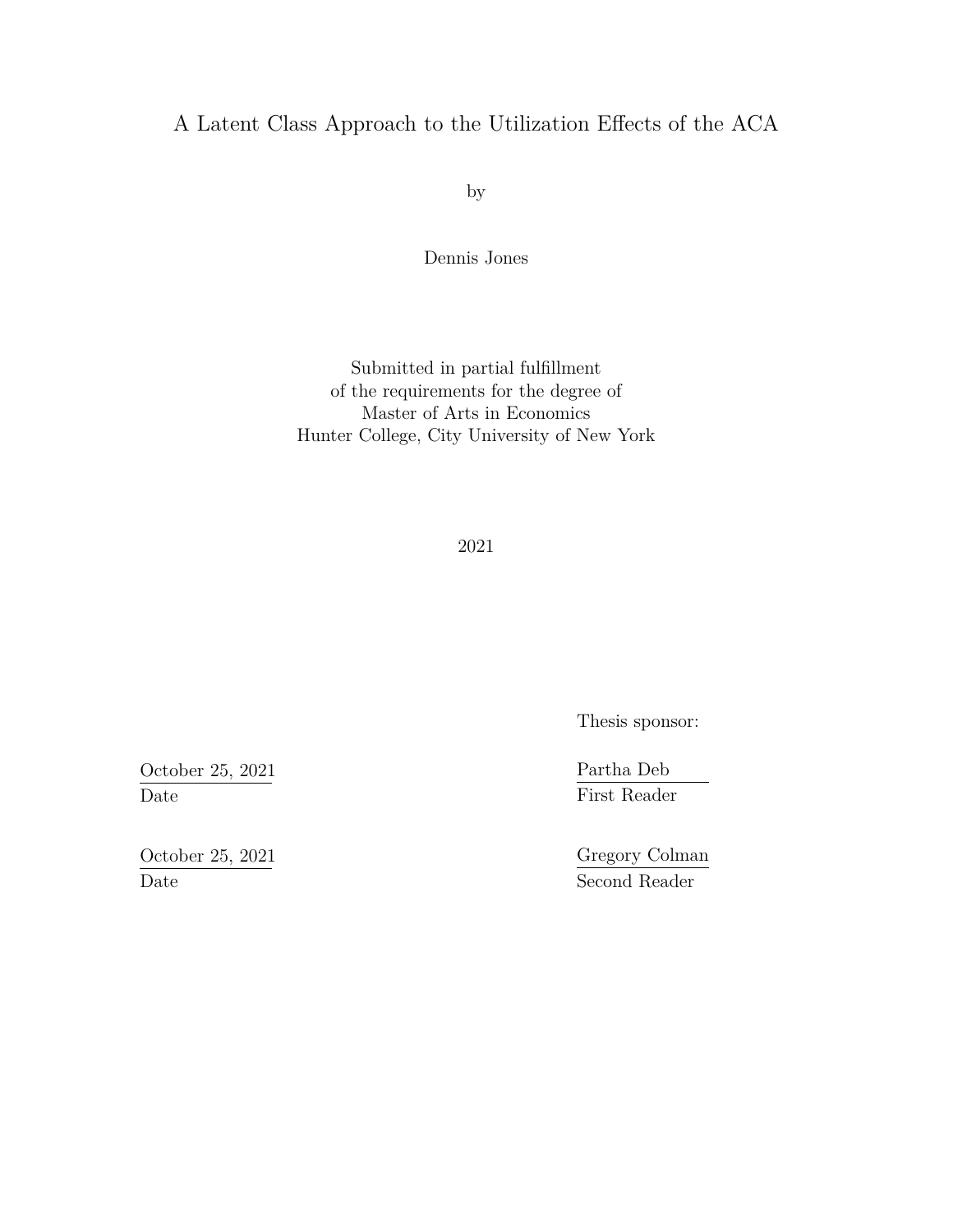#### **Abstract**

In late 2010, the dependent coverage provision of the Affordable Care Act raised the threshold below which young adults remain eligible for protection under the umbrella of their parents' health care up to the age of 26. This intervention has been examined to find the effect of insurance on various measures of health and of health services utilization. Rather than evaluating the effect of being newly insured on responses to any single health utilization measure, latent class analysis is used to delineate classes of health utilization behavior. Difference in difference analysis is then performed to determine the effect of the dependent coverage expansion on the proportion of the respondents sorting into each group. The expansion is found to have had a statistically significant effect on this measure.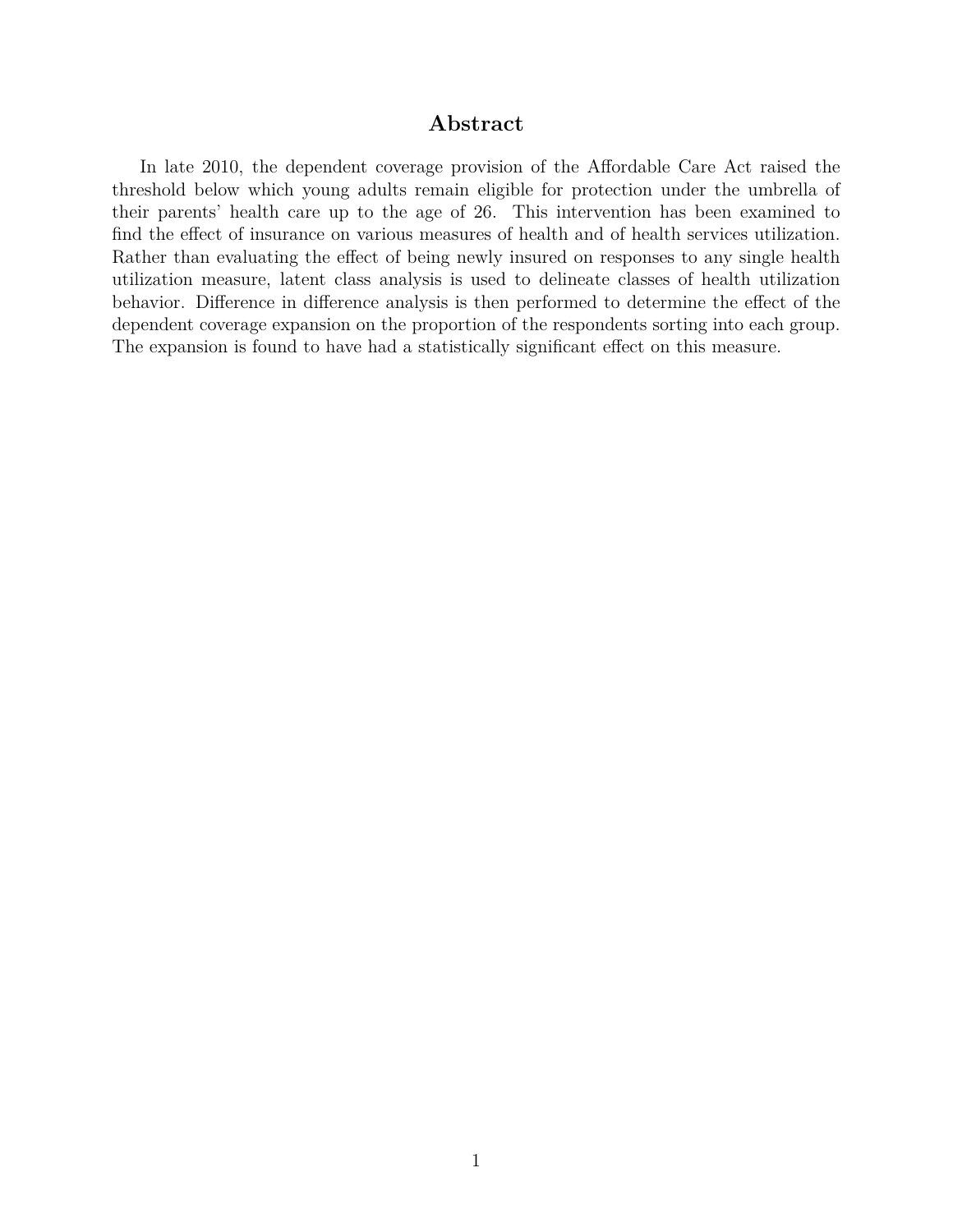# **Contents**

| 1              |         | Introduction             | 3              |
|----------------|---------|--------------------------|----------------|
|                | 1.1     |                          | 3              |
| $\overline{2}$ |         | <b>Literature Review</b> | $\mathbf{5}$   |
|                | 2.1     |                          | 5              |
|                | 2.2     |                          | 6              |
|                | 2.3     |                          | $\overline{7}$ |
|                | 2.4     |                          | 8              |
| 3              | Data    |                          | 9              |
| 4              |         | Methods                  | 11             |
| 5              | Results |                          | 13             |
| 6              |         | Conclusion               | 16             |
| 7              |         | Tables and Figures       | 17             |
|                | 7.1     |                          | 17             |
|                | 7.2     |                          | 18             |
|                | 7.3     |                          | 18             |
|                | 7.4     |                          | 19             |
|                | 7.5     |                          | 19             |
|                |         |                          | $20\,$         |
|                | 7.7     |                          | 20             |
|                | 7.8     |                          | 20             |
|                | 7.9     |                          | 21             |
|                | 7.10    |                          | 22             |
|                | 7.11    |                          | 23             |
|                |         |                          | 24             |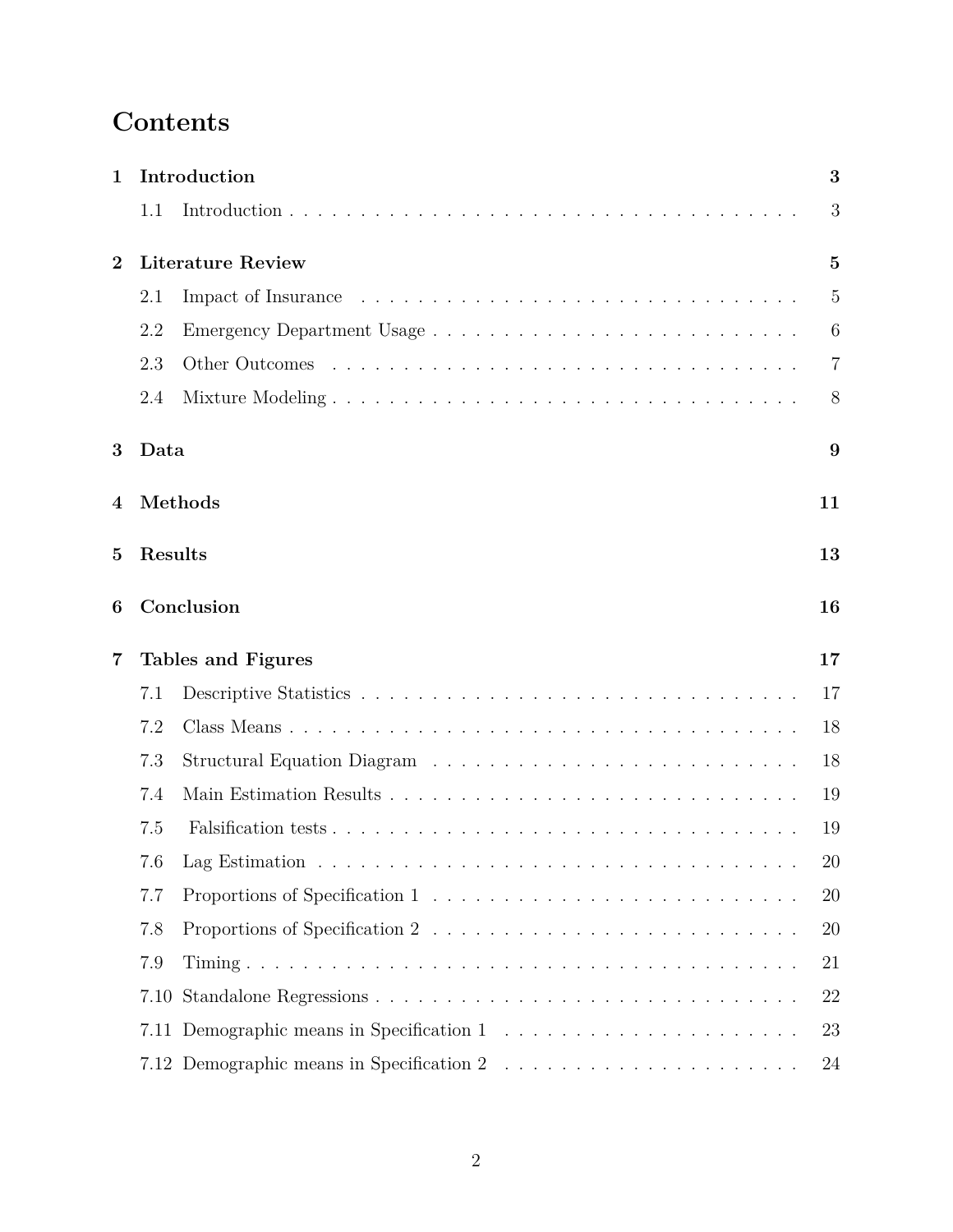### <span id="page-4-0"></span>**1 Introduction**

#### <span id="page-4-1"></span>**1.1 Introduction**

In late 2010, the Affordable Care Act raised the threshold under which young adults remain eligible for protection under the umbrella of their parents' health care up to the age of 26.This health insurance arrangement, known as dependent coverage, was previously available up to the age of 19, or the age of 23 in the event that the individual was in college. The exact protections varied by state, with factors like marriage status also playing a role. The dependent coverage expansion, however, applied to all offspring up to the age of 26, regardless of living situation or marriage status. The provision was passed in March of 2010, and was required in plans opening or renewed after September of that year. The next raft of renewals, and the first opportunity for legal force, was the open enrollment period beginning in January of the next year, with many insurance companies choosing to expand coverage earlier, of their own accord. ([Deb & Norton,](#page-27-0) [2018;](#page-27-0) [Pilkey et al.](#page-28-0), [2013\)](#page-28-0) Evaluations of the effect of the policy on rates of insurance coverage revealed significant increases in the proportion of young adults covered by insurance.

There is precedent in attempts to identify a relationship between insurance status and healthcare utilization. This paper incorporates a number of previously used measures. Previous work on the volume of visits to the emergency room is robust, and includes both increased (as in [Taubman et al.](#page-28-1) ([2014](#page-28-1))) and decreased (as in [Hernandez-Boussard et al.](#page-27-1) ([2014\)](#page-27-1)) usage as a result of increased insurance access. Other measures used in this work whose relationship with insurance has been previously evaluated include visits to the doctor's office (as in [Jhamb et al.](#page-27-2) ([2015](#page-27-2))), delay of medical visits or obtaining pharmaceuticals (as in [Amuedo-Dorantes & Yaya](#page-26-0) [\(2016\)](#page-26-0)). The presence of chronic conditions is also used, typically as an independent variable as in [Deb et al.](#page-27-3) ([2009](#page-27-3)), or, as in [Amuedo-Dorantes &](#page-26-0) [Yaya](#page-26-0) [\(2016\)](#page-26-0), to delineate a subsample where effects may be more intense.

The use of difference-in-difference analysis to deal with questions of endogeneity is well represented in the literature as well. This technique is widespread in both the general health utilization literature and specifically in evaluating the impacts of the ACA, employed in [Kolstad & Kowalski](#page-27-4) ([2012b](#page-27-4)), [Amuedo-Dorantes & Yaya](#page-26-0) [\(2016\)](#page-26-0), [Barbaresco et al.](#page-26-1) ([2015](#page-26-1)) and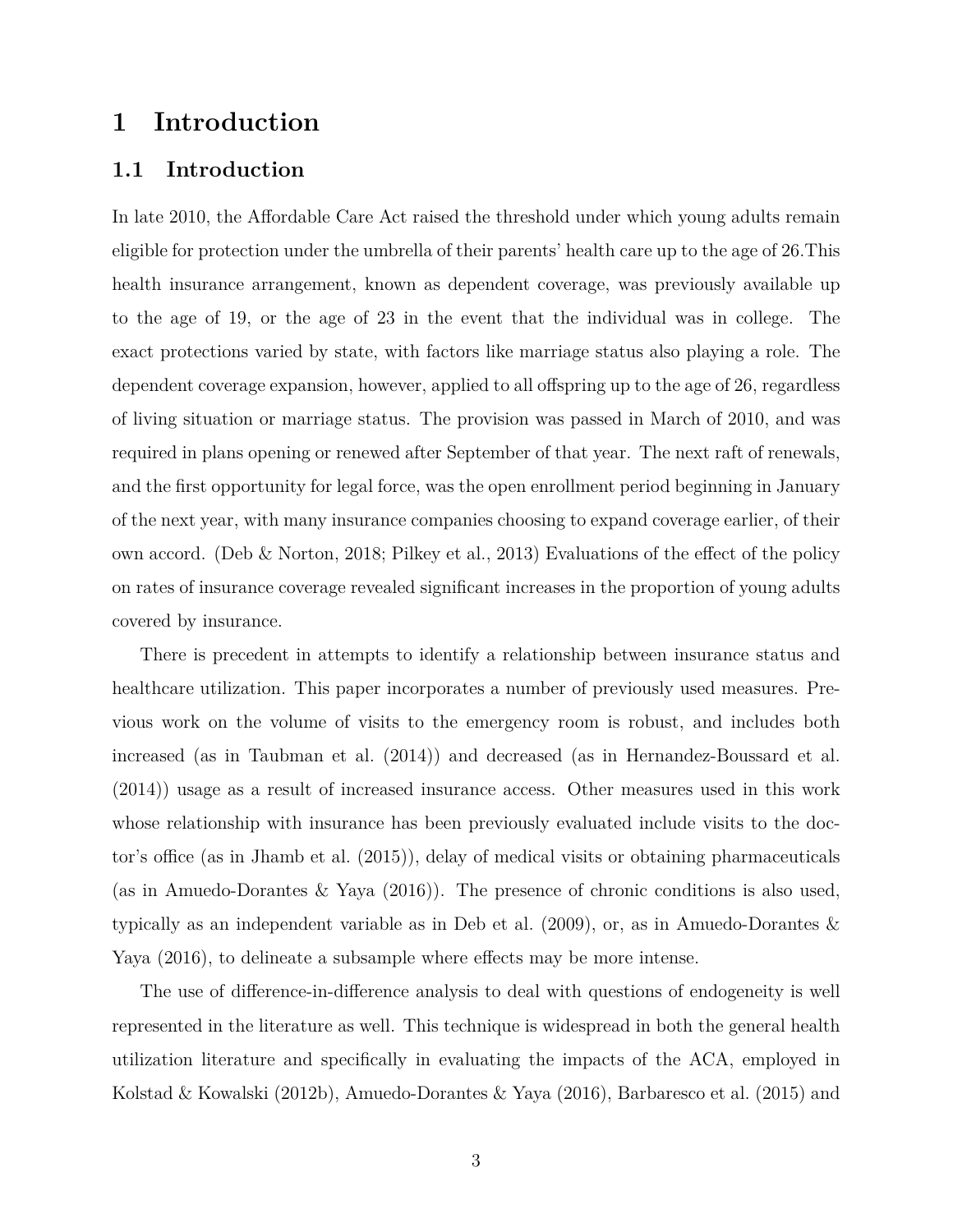myriad others. For the ACA, the standard difference in differences approach is as follows: the un-conditional expansion of dependent status to all those below the age of 26 allowed the use of the older group, who fell just outside of the expansion, to be used as a control for the younger, newly insured group. By measuring the change in both an affected and an unaffected, but otherwise identical, population, the effect of the policy is isolated; researchers are able to separate the response to cheaper healthcare access from demographic effects.

Health utilization in general is a multifarious property, with questions as to which health effects to measure, or how to nail down an effect perhaps only visible through aggregation. With regards to the relationships affecting the dependent coverage expansion, reforms may have sparse effects on many measures, or be weakened by the inclusion of those already covered by private insurance into the treatment group. Different cohorts may respond differently to the reforms. One group may utilize more preventative medicine, decreasing their reliance upon just in time care and stop-gap measures such as would be provided in an emergency room. Another group may find that healthcare has become affordable, where previously it was totally beyond reach. Yet another may experience a consistent need for quality of life interventions in the course of an incurable affliction. In the investigation of the effects of the ACA, emergency department use is perhaps the most widely studied, but parsing the literature does not produce the most consistent pattern, likely for the reasons described above. When evaluating any single measure, one may imagine opposite reactions among cohorts who are otherwise quite similar.

Mixture modeling allows for an increase in power over the traditional methodology; Latent class analysis allows us to delineate behavioral patterns, based on multi-measure interactions, which would otherwise have been missed. Rather than examining the movement in use of a single health product, we would examine bundles of products or patterns of usage. Using this methodology, this paper was able to identify two classes of health utilization, a group with a propensity towards relatively frequent hospital utilization, and one with relatively more. We were able to obtain plausible evidence of movement between these categories using standard difference in difference analysis.

The remainder of the paper is structured as follows: Section 1 summarizes previous work on the subject, section 2 describes the data used in this paper, section 3 the methodology,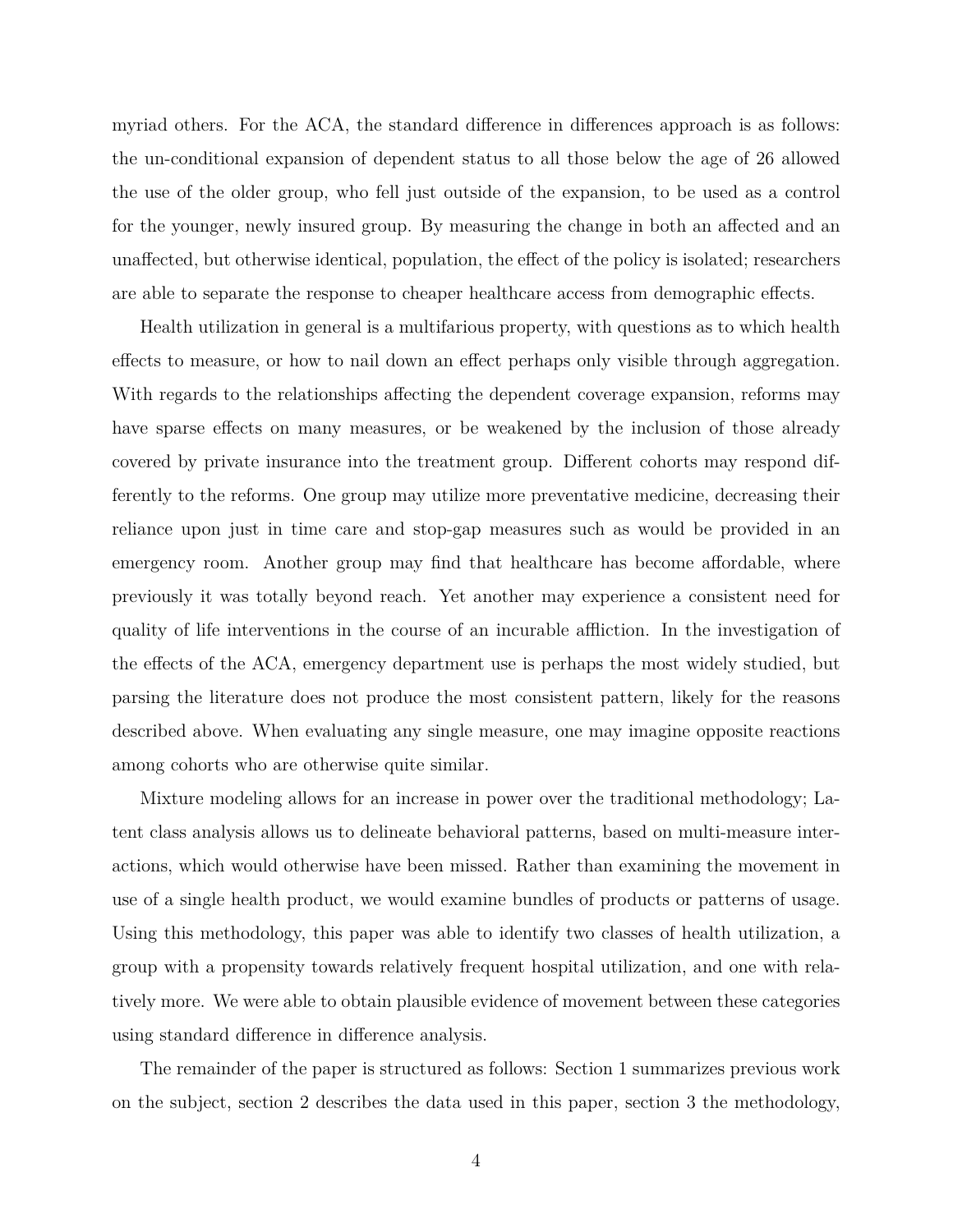section 4 the results, and, finally, we conclude.

### <span id="page-6-0"></span>**2 Literature Review**

#### <span id="page-6-1"></span>**2.1 Impact of Insurance**

As for what theory has to say about effects of insurance, predictions are ambiguous. Common sense would dictate that lowering the price of an item increase its use, but in situations where preventative medicine is out of reach, new access to preventative care may prevent longer hospital stays or more expensive care down the road. For medication, or visits to the doctor's office, usage may indeed go up, but that does not tell the full story if other interventions are being avoided. There has been a commonly held assumption that as the uninsured gain insurance, there would be a commensurate drop in Emergency Room usage as they used these comparatively expensive visits less and more traditional healthcare more— however, as discussed in [Zhou et al.](#page-29-0) ([2017](#page-29-0)), the uninsured use all types of healthcare less than their insured counterparts and they may very well increase consumption of all categories of health care, including ER usage, upon gaining insurance. In another scenario, an increase in Emergency Department visits may result from the health care system's failure to properly service expanding demand. ([Smulowitz et al.](#page-28-2), [2011\)](#page-28-2)

There is a plausible case for inefficient use of hospital resources among those without insurance, in addition to less utilization<sup>[1](#page-6-2)</sup>, however, the conclusion that these effects are the direct result of not having insurance is somewhat more difficult due to differences in demographics and income between the insured and uninsured or underinsured. In the 3 years before 2011, the insurance rate was 81 percent for those between 35 and 65, but only 65 percent for those between [2](#page-6-3)3 and  $30<sup>2</sup>$ . For the latter group, it must be taken into account that although younger people are more likely to be uninsured, they are also less likely to need medical care. Additionally, the effects of a possible perceived lack of need for health care would need to be disentangled from the financial effects of accessing healthcare without coverage. In fact, any study pursuing causal effects on or from health insurance would need

<span id="page-6-2"></span><sup>&</sup>lt;sup>1</sup>On use; a 2010 survey of available evidence by Durand and Gentile found that actual evidence was inconclusive in either direction.

<span id="page-6-3"></span><sup>2</sup>Generated by the author with NHIS data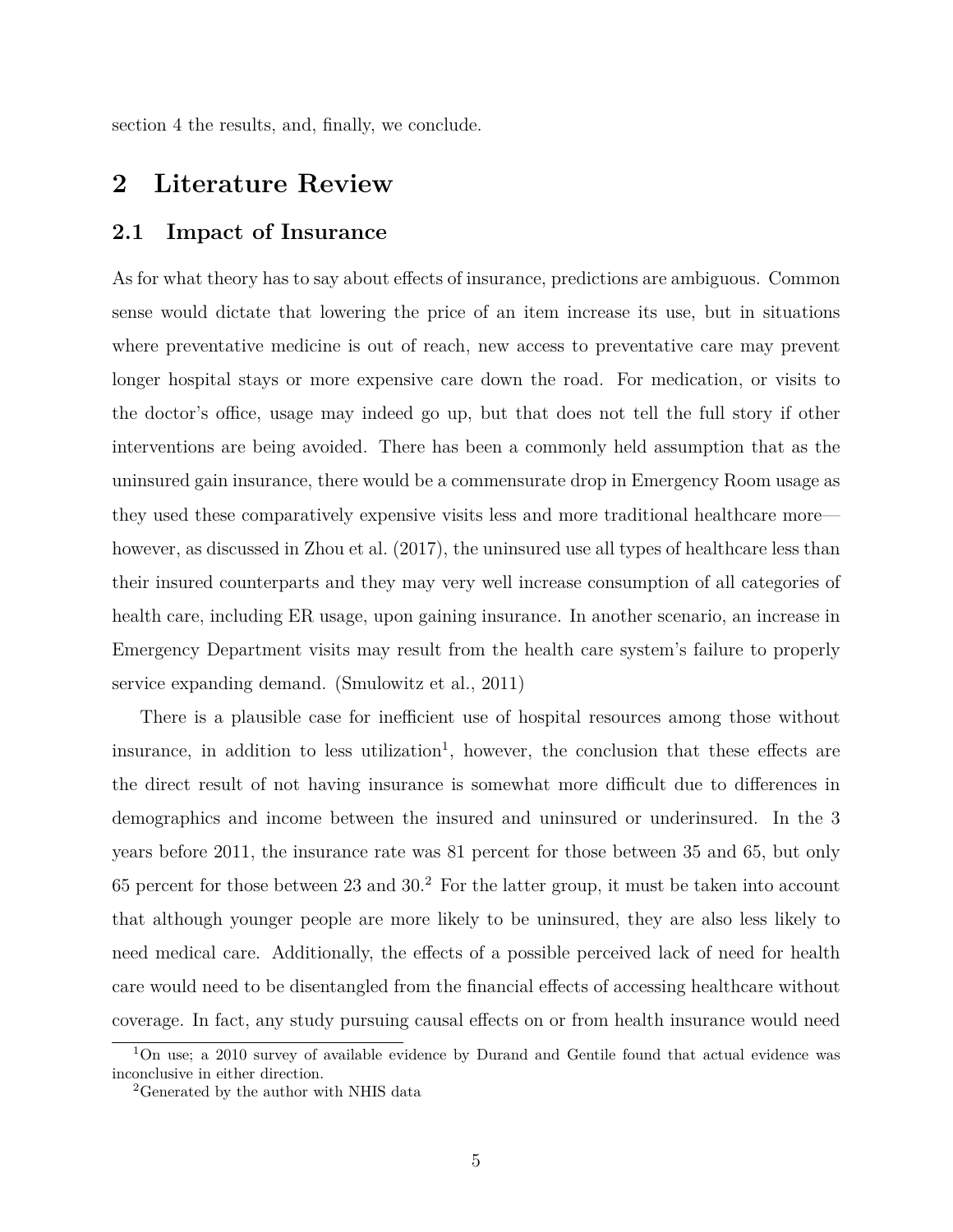to take into account myriad alternative drivers of health behavior.

The impact of healthcare expansion on the use of medical services has been examined by a number of papers such as [Amuedo-Dorantes & Yaya](#page-26-0) ([2016\)](#page-26-0); [Barbaresco et al.](#page-26-1) ([2015](#page-26-1)); [Chua & Sommers](#page-26-2)  $(2014)$  $(2014)$ , among others. These attempts to cut through the endogeneity and delineate the relationship between insurance and hospital use have typically made use of sharp, involuntary delineations in insurance status. For example, Amuedo-Dorantes used the dependent coverage expansion within the Affordable Care Act to examine the impact of insurance coverage on the consumption of healthcare by young adults. The unconditional expansion of dependent status to all those below the age of 26 allowed the authors to use the older group, who fell just outside of the expansion, as a control for the younger, newly insured group. It allowed the authors to detect an increase in healthcare utilization associated with the change in status. Specifically, the paper found that the likelihood of foregoing prescription drugs was decreased by 31%, and of delaying needed care by 13%. Moreover, an even greater effect was found among those with chronic conditions, of 42% and 37%, respectively, for these measures.

#### <span id="page-7-0"></span>**2.2 Emergency Department Usage**

The findings with respect to emergency department utilization have varied somewhat. Studies of the Massachusetts health reforms have generally found a negative or null relationship between insurance status and healthcare utilization. Instituted in 2006, the reforms entailed a health insurance mandate, a Medicaid expansion, expanded insurance marketplaces, and insurance subsidies. These reforms were seen by many as a model for the ACA. ([Kolstad](#page-27-5) [& Kowalski,](#page-27-5) [2012a](#page-27-5)) [Miller](#page-28-3) ([2012](#page-28-3)), who compared counties experiencing different levels of treatment due to differing pre-reform insurance rates found decreased visits as a result of the expansion. [Kolstad & Kowalski](#page-27-4) [\(2012b\)](#page-27-4), using a difference-in-difference specification in which other states served as control, isolated a bevy of effects on utilization, including shorter stays, fewer patients moving from ER to inpatient status, and a reduction in preventable admissions—measured through the presence of diagnoses deemed unlikely under adequate care. [Chen et al.](#page-26-3) [\(2011](#page-26-3)) found no effect on ED use, even in particularly exposed safety net hospitals and [Smulowitz et al.](#page-28-2) [\(2011\)](#page-28-2) found a total increase in emergency usage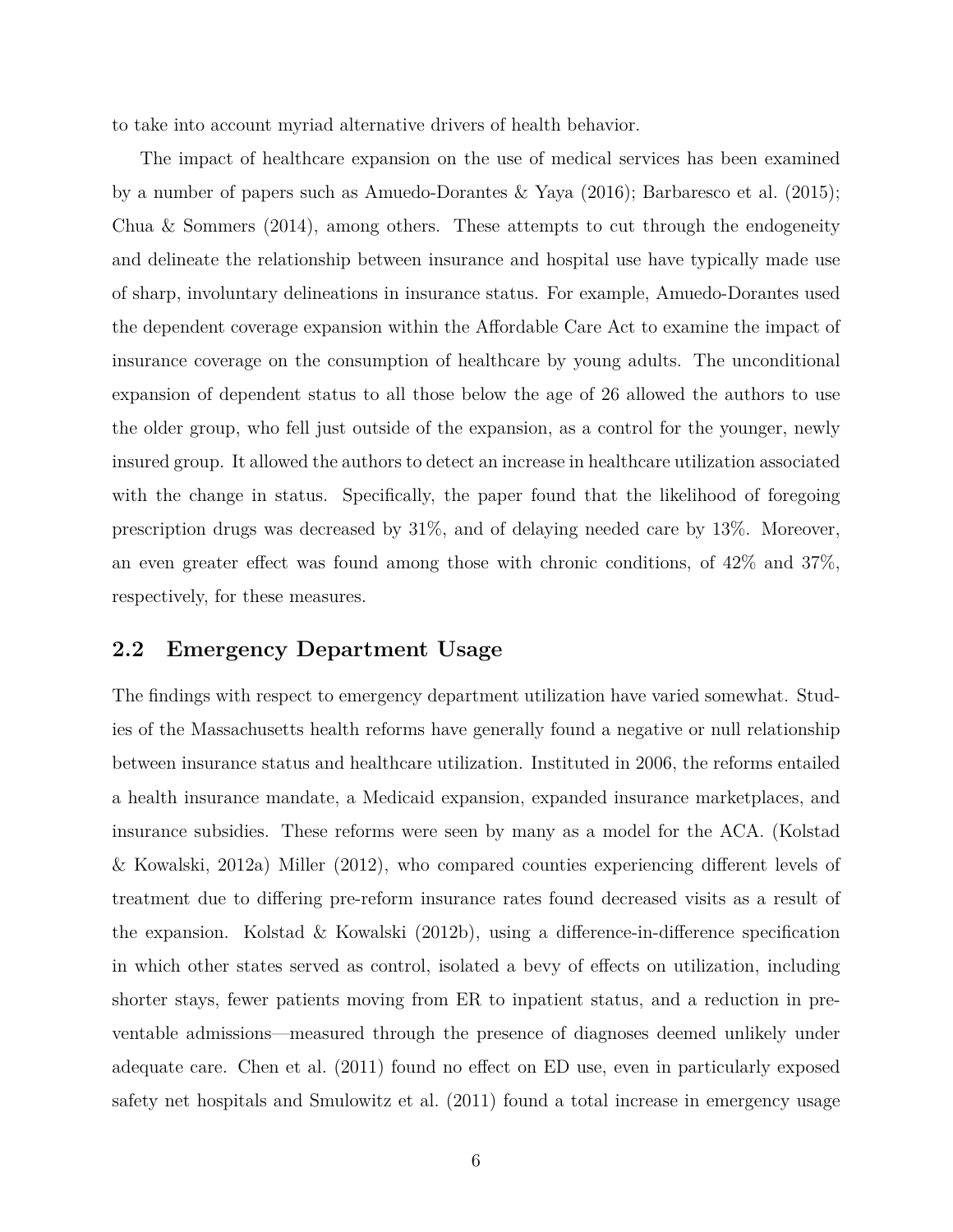but a decrease in low severity visits—defined as those with a low algorithmic probability of requiring ED care—while comparing ER usage in those already insured to usage by those newly insured under the reform. In the other direction, an investigation into the 2008 Oregon insurance lottery by [Taubman et al.](#page-28-1) ([2014](#page-28-1)) used the limited Medicaid expansion to estimate that a 40% increase in emergency department usage followed the change in status. [Anderson](#page-26-4) [et al.](#page-26-4) [\(2012\)](#page-26-4), going a completely different way, uses the sudden drop in insurance coverage among those who have just aged out of their parents coverage to isolate a corresponding drop in emergency department usage.

The effects of the Affordable Care Act on emergency department use are a subject of much interest and investigation. In 2017, investigations by [Nikpay et al.](#page-28-4) ([2017](#page-28-4)), over 26 states, and [Feinglass et al.](#page-27-6) [\(2017\)](#page-27-6), in Illinois, found increases in ED usage. Both of these papers examine Medicaid expansions, and utilize the choices to expand Medicaid and increase Medicaid enrollment—respectively. [Vernon et al.](#page-28-5) [\(2019\)](#page-28-5) found a decline in visits in rural Georgia in 2019. Specifically in the case of the young adult expansion: [Akosa Antwi et al.](#page-26-5) ([2015\)](#page-26-5), used a nationally representative sample of emergency department visits to find a miniscule but statistically significant decrease in usage. [Hernandez-Boussard et al.](#page-27-1) [\(2014](#page-27-1)) found a decrease in visits while examining administrative records in three states. A 2018 survey by [Breslau et al.](#page-26-6) [\(2018\)](#page-26-6) of papers dealing with the Affordable Care Act found six discussing the effect of the dependent coverage expansion on emergency department use. The papers were evenly split, and the authors pointed out that those reporting no effect were population surveys, while those reporting a reduction used administrative data. One of these papers ([Jhamb et al.](#page-27-2), [2015\)](#page-27-2) used NHIS survey data, and found no effect on number of ER visits.

#### <span id="page-8-0"></span>**2.3 Other Outcomes**

Out of the many outcomes that can be used to gauge healthcare utilization, use of emergency room facilities is likely the most examined. The volume of work on this outcome makes it possible to delineate the general thrust of the findings, and we have summarized the literature on emergency room use above. The other outcomes have a less robust representation in the literature, being treated in fewer papers and some only in alternate specifications of said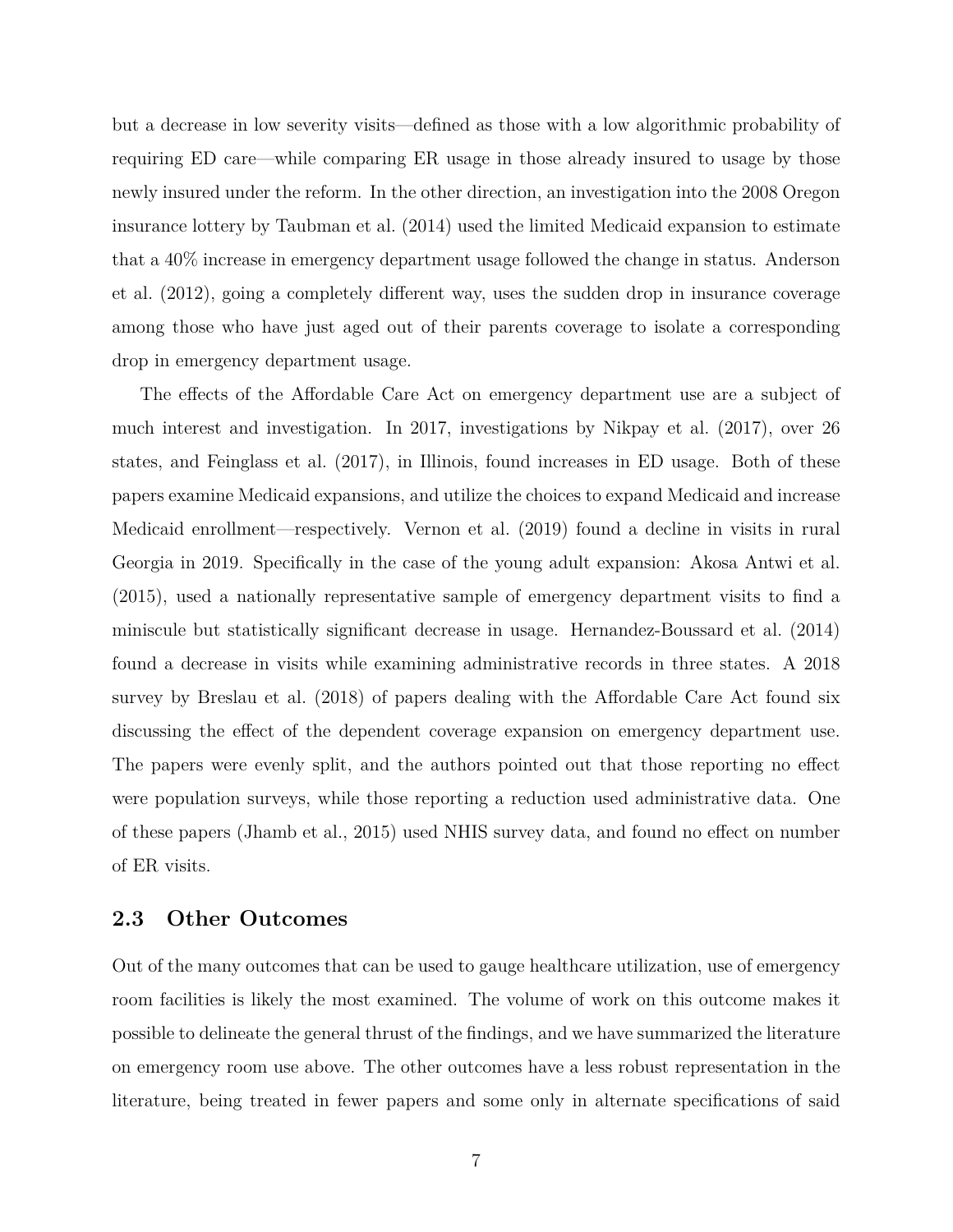papers. Illustrating the problem, [Kolstad & Kowalski](#page-27-7) [\(2010\)](#page-27-7) evaluates a measure not quite the same as the NHIS's delayed medical visit measure in the BRFSS's lack of access to care due to cost responses, finding a significant effect. The paper also attempts to examine increased take-up of preventative measures with a bevy of alternatives to our measures; including access to blood pressure medication, having had ones cholesterol checked, and having had a flu shot, of which only the last returned a significant result.

We can, however, say that all of our measures have been utilized previously. Statistically significant increases to the office visits measure have been detected by [Deb & Norton](#page-27-0) ([2018](#page-27-0)) as well as by [Jhamb et al.](#page-27-2) [\(2015\)](#page-27-2). Both the pharmaceuticals measure, and the measurement of delayed medical visits are used in [Amuedo-Dorantes & Yaya](#page-26-0) ([2016](#page-26-0)), which logged decreases in both behaviors as a result of the ACA. [Barbaresco et al.](#page-26-1) ([2015](#page-26-1)) uses a measure of care forgone because of cost, the same measure used in [Kolstad & Kowalski](#page-27-7) [\(2010\)](#page-27-7), but finds no significant effects from the ACA. [Breslau et al.](#page-26-6) ([2018\)](#page-26-6), in a survey of the ACA literature, groups office visits together with similar measures of varying comparability, from an "outpatient or Primary care" measure, to the likelihood that one obtained a flu-shot, likely as a result of its scarcity. [Amuedo-Dorantes & Yaya](#page-26-0) ([2016](#page-26-0)) uses chronic conditions alongside the other measures, however, as is typical for this variable, it is used to find heterogeneous effects rather than as an outcome. In this case, for additional exploration; as a subsample among whom results were more dramatic. Our use of the chronic conditions measure is similar, as a characteristic of latent classes.

#### <span id="page-9-0"></span>**2.4 Mixture Modeling**

Mixture modeling, a technique which allows the researcher to back nonlinear relationships out of groups of observed variables, is a versatile data analysis tool suited to both descriptive and causal analysis. The field of mixture modeling contains within it a number of subgroups. These include, among others, latent profile analysis, involving discrete latent variables and continuous observed ones, and latent class analysis, involving both discrete latent and continuous variables. Further, certain methods, like factor analysis, delineate hidden groups based on mean differences, while others, such as random effects models, delineate based on regression coefficients. All mixture models can also be referred to as structural equation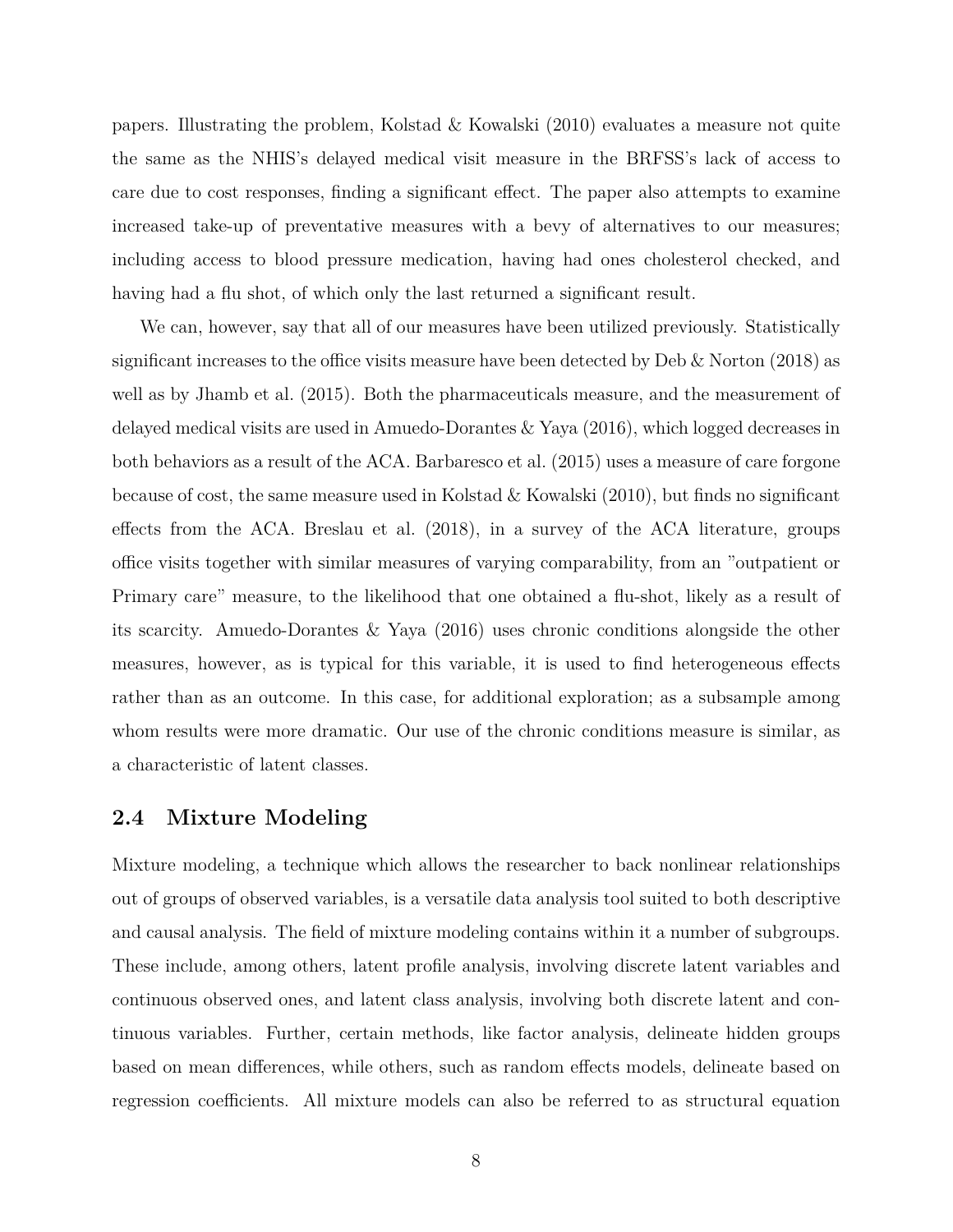models.[\(Oberski](#page-28-6), [2016](#page-28-6)) Titles such as "Exploratory Factor Analysis", or "Principal Components Analysis", can refer to the intent with which the structural equation model has been put together, and the way in which variance is handled.

A single type of model can be used in very different ways. [Gurka et al.](#page-27-8) [\(2014](#page-27-8)) used Confirmatory Factor Analysis to create a system for assigning metabolic syndrome severity scores sensitive to race, ethnicity, and gender. A randomized controlled trial by [Zhu](#page-29-1) [et al.](#page-29-1) [\(2021\)](#page-29-1) uses Confirmatory Factor Analysis in a very different way, to determine the relationship between observed and latent variables, in this case questionnaire responses and underlying financial acumen. A randomized education intervention is performed. Pretreatment latent variables are then used, alongside the treatment variable, observed factors, and various covariates, in the estimation of a post treatment latent variable—allowing the authors to estimate treatment effects on an unmeasured variable that would have otherwise remained nebulous.

Health is a highly multidimensional property, and researchers benefit from being able to condense its many proxies into a single data item. [Portrait et al.](#page-28-7) [\(1999](#page-28-7)) uses Grade of Membership analysis, described in [Manton et al.](#page-28-8) ([1992](#page-28-8)), in order to collapse 21 health indicators into six essential types. The paper then estimates the relationship between these types and mortality. In a vaguely similar study, [Chung et al.](#page-26-7) ([2011](#page-26-7)) create classes of drinking behavior from a questionnaire. However, going further, the authors track the movement of individuals from class to class over their lifespans, and create a second set of classifications based on movement through the first. Another paper, [Deb et al.](#page-26-8) ([2021](#page-26-8)), is quite close to our own specification, evaluating movement in a latent health variable by comparing states affected by the passage of a health care delivery law to a set of unaffected states. Again, the latent health variable is evolved from a collection of narrower health status measures.

### <span id="page-10-0"></span>**3 Data**

The National Health Interview Survey began in 1957, following the National Health Survey Act of the previous year. From the year 1960, the NHIS has been conducted by the National Center for Health Statistics. The survey is based initially upon households, but each person is interviewed or represented by a knowledgeable, adult proxy. A certain subset of adults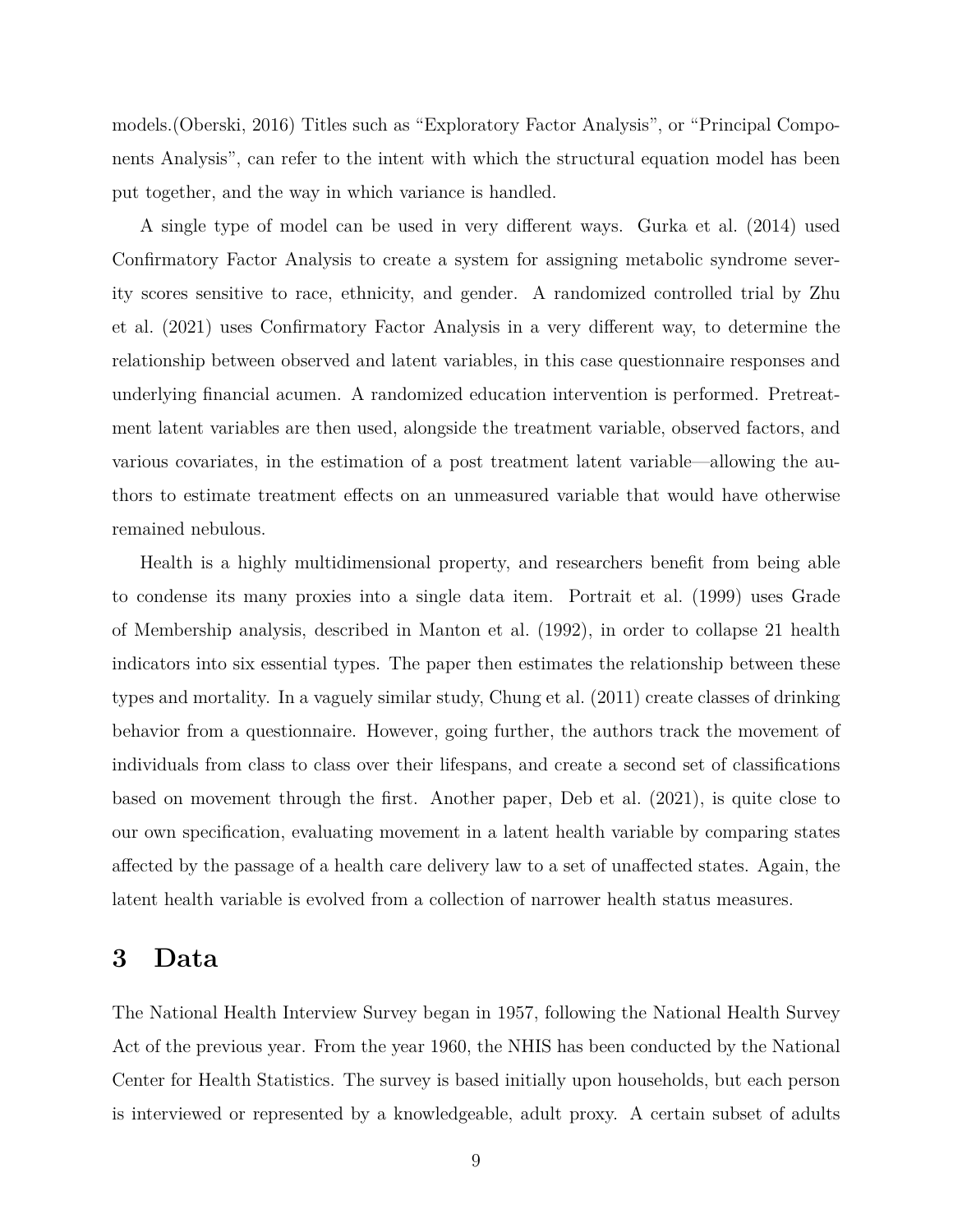surveyed are singled out for additional, more intensive questioning. This is one adult per family. The NHIS samples from every state within the United States, following a pattern that results in deliberate oversampling of certain population subgroups. Institutionalized individuals, such as those in jail or in the armed forces, are deliberately excluded. Weights may be used to allow national level estimates of person level variables, they are however, not used in our design. This should present no problem as the inclusion of weights typically decreases standard errors. This paper uses the IPUMS NHIS<sup>[3](#page-11-0)</sup> data series, which harmonizes variables to allow comparison across years.

Our estimation uses available NHIS data on the target population and on a second, older, control group. The policy makes a treatment group, those aged 23 to 25, eligible to remain on their parent's health insurance. An older group, those aged 27 to 29, remain ineligible and serve as the control group. This age range has been established as comparable in the literature, having been used as a primary specification in [Barbaresco et al.](#page-26-1) [\(2015](#page-26-1)) and a secondary specification in [Amuedo-Dorantes & Yaya](#page-26-0) ([2016](#page-26-0)), among others. Some other publications set those aged 19 to 23 as a control group, however, we follow those who point out the imperfect comparability of this age group due to college related health care coverage. In our estimations we use the years 2008 through to 2015. This allows three years of pre-intervention data, and five years of post-intervention data.

Between the two groups there are a couple of notable differences. The older group is more likely to have married, at 38% of older respondents compared to 22% of younger ones. Only 17% of the older sample is below the poverty line, compared with 21% of the younger sample. Older respondents are more likely to be household heads, and to have been informed they have a disease. All of these differences are included in either the original or an alternate, more comprehensive, set of controls. There is little difference in interpretation between the two. Although Blacks and Hispanics are overrepresented in the sample by design, they are equally distributed across age groups during regression. Blacks and Hispanics are overrepresented 15 vs 13% and 28 vs 18%, respectively. Both characteristics are controlled for in estimations.

As to the general trend in uninsurance, the younger group was experiencing an upward trend in the probability an individual was uninsured prior to the reform. Afterward, both

<span id="page-11-0"></span><sup>3</sup> Integrated Public Use Microdata Series (IPUMS) National Health Interview Survey (NHIS)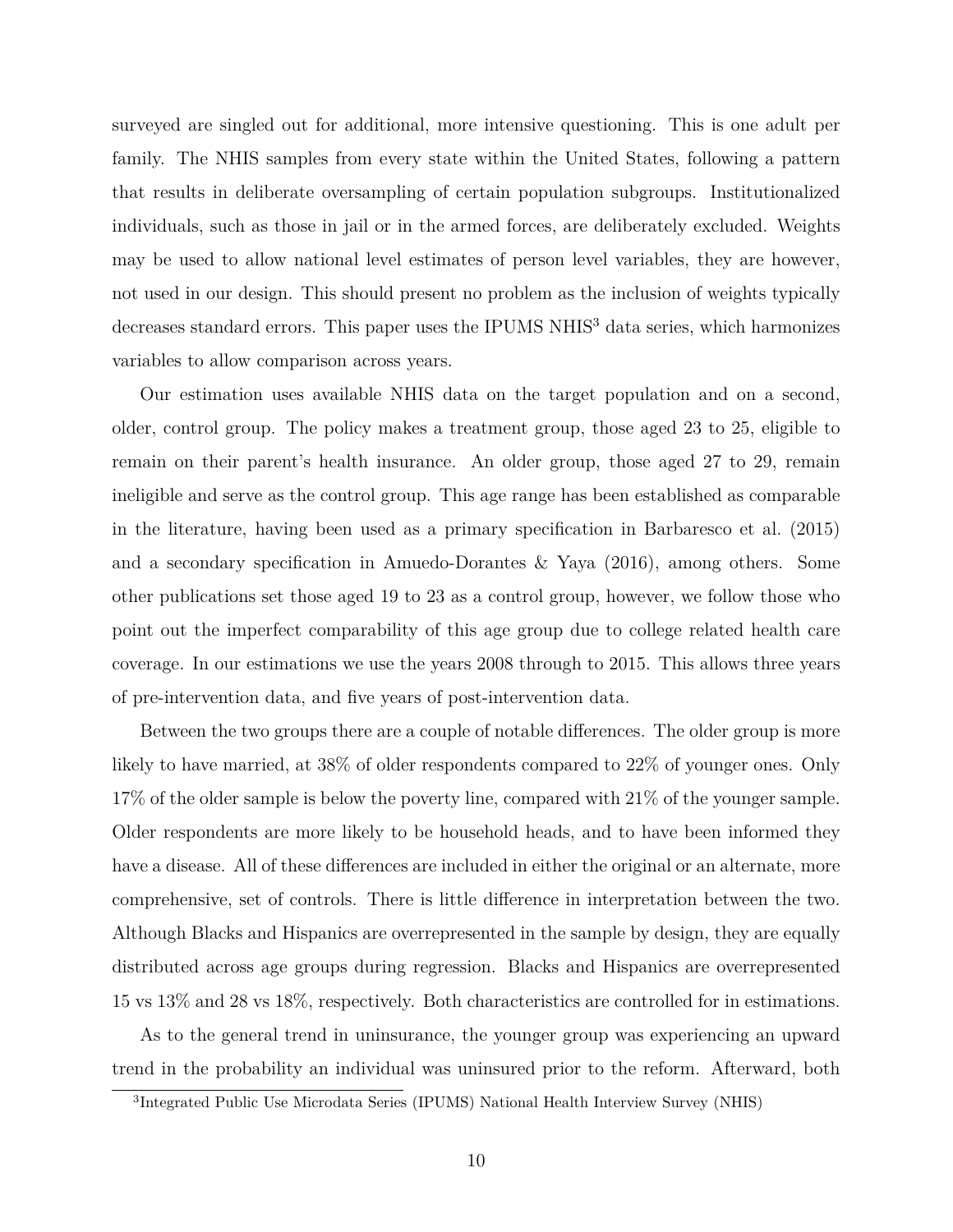groups made gains in insurance status, with the insurance rate of the younger group increasing past that of their older counterparts by several percentage points. Prior to the reform, 27% of the older group was uninsured, versus 30% of the younger group. After the reform 25% of the older group was uninsured, versus 22% of the younger group.

In our estimations, we use the years 2008 through to 2015. This allows three years of pre-intervention data, and five years of post-intervention data. Due to the exclusion of birth date from the data, many publications before ours have excluded 26 year olds from their analyses. ([Barbaresco et al.,](#page-26-1) [2015\)](#page-26-1) Knowing only that a person was 26 at time of response without knowing their date of birth, means that they could have been 25 for any proportion of the response period. Removing 26 year olds eliminates this ambiguity. In addition to this, we follow previous papers in designating our control group those aged 23 to 25. This specification has been used before, in the main specification of [Barbaresco et al.](#page-26-1) [\(2015\)](#page-26-1) as one example, and in an alternate specification of [Amuedo-Dorantes & Yaya](#page-26-0) ([2016\)](#page-26-0) as another. Descriptive statistics, by treat and period, are contained in Table [7.1.](#page-18-1)

### <span id="page-12-0"></span>**4 Methods**

This paper investigates the effects of the Affordable Care Act Dependent Coverage Provision using a combination of latent factor analysis and regression techniques. Analysis starts with a series of measures previously established as related to healthcare utilization in the literature. Latent factor analysis is used to create behavioral categories based on responses. We then estimate the effect of the Dependent Coverage Provision on the probability an individual taken up in subsequent survey samples is sorted into one category over the other.

In the structural equation diagram, diagram [7.3](#page-19-1), arrowheads show the relationships from independent variables to dependent ones. Rectangular icons indicate observed variables, and round ones variables that were not directly unobserved. Both residuals and an unobserved latent health variable are represented by round icons. This unobserved variable is labeled "Health Care Utilization" and determines the outcomes on the left. It is calculated by a process similar to calculation of residuals, and through maximum likelihood estimation. The change in the probability of landing in a specific category, stemming from the treatment icon, is calculated while controlling for demographic and other characteristics, on the right.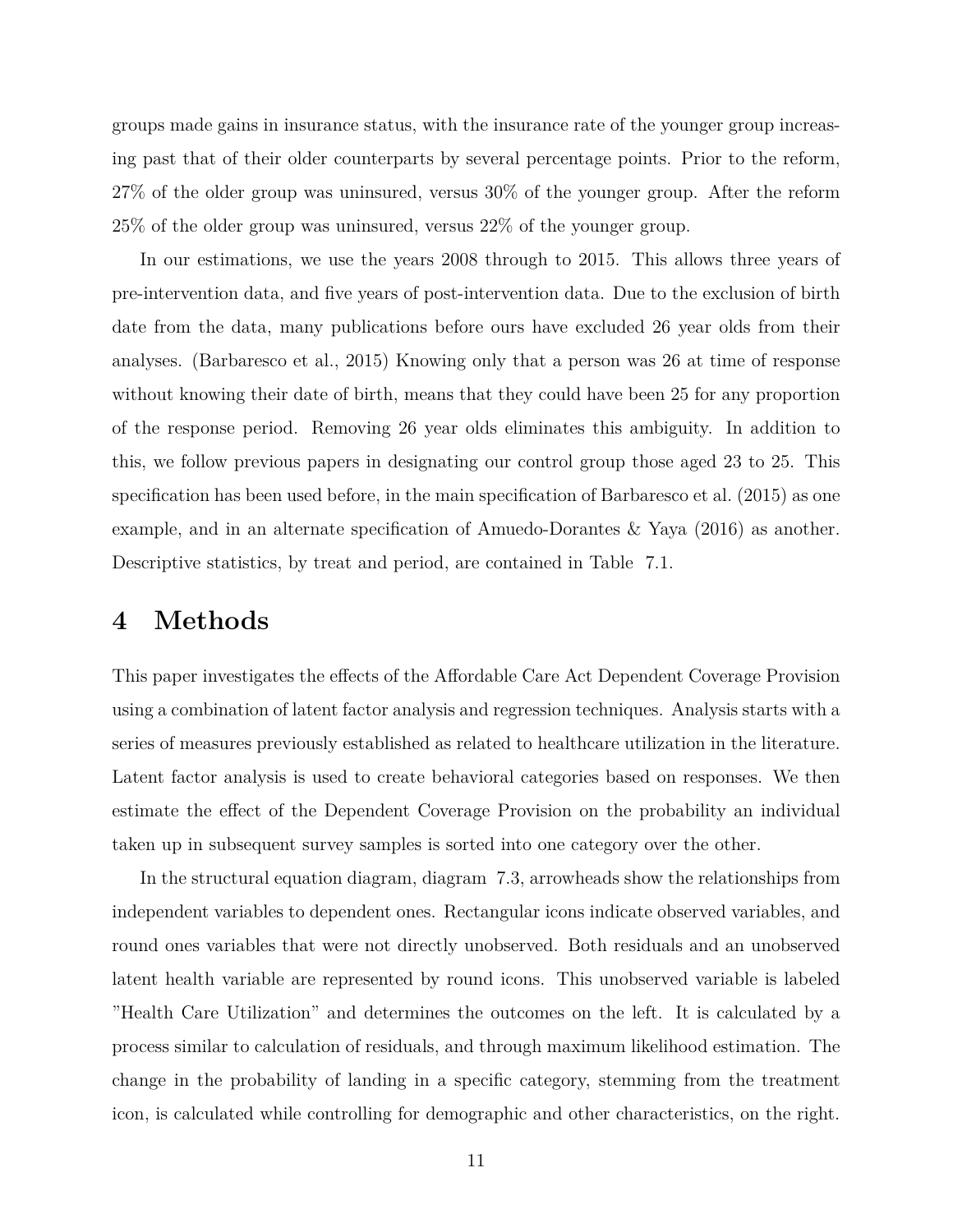Two types of variables are used as observable proxies for the latent health status variable in our estimation. Several are binary variables: one denoting that the respondent delayed seeking medical attention due to cost, one denoting that the respondent delayed obtaining pharmaceuticals due to  $cost<sup>4</sup>$  $cost<sup>4</sup>$  $cost<sup>4</sup>$ , and a third indicating the presence of hypertension, diabetes, cancer, arthritis or an inability to perform daily tasks by oneself was used. Two ordinal variables were also used. The first denoting the number of times the respondent visited the emergency room, and the second visits to the doctor's office, both over the past 12 months. All of these variables serve as dependent variables in a set of equations with the latent health variable as the only regressor, and run simultaneously with the main estimation, which features the latent health variable as dependent variable in estimating the effect of the policy on health.

In estimating the regression, the following difference in difference specification is used as a base:

### $C = \alpha + \beta_1 T_i P_t + \beta_2 A g e_i + \beta_3 Y e a r_t + \beta_4 X_{it} + \epsilon_{it}$

In it,  $\beta_1$  refers to the coefficient of the interaction between the treated group and post implementation period,  $\beta_2$  to the age trend, and  $\beta_3$  to the time trend. The term  $\beta_4$  refers to a series of individual characteristics, including: gender, race, Hispanic ethnicity, family size, highest grade achieved by respondent, and a measure of poverty. In our generic equation, C represents the unobserved utilization variable. As the model is similar to a logit model, we referred to [Puhani](#page-28-9) ([2012](#page-28-9)) and [Karaca-Mandic et al.](#page-27-9) ([2012](#page-27-9)) on the calculation of effects using derivatives, and of delta method standard errors. The regression is estimated with clusterrobust standard errors, with clustering based on age groups, in order to deal with serial correlation between responses of people of a given age over time. Estimation was performed in Stata 16, and standard errors are calculated using a finite sample correction utilizing G-1 degrees of freedom<sup>[5](#page-13-1)</sup>. Of the demographic variables: gender, race, and Hispanic ethnicity are binary. The variables communicating family size and grade are ordinal, categorical, and top-coded: at 12 members and a master's degree, respectively. The poverty measure is a non-ordered categorical variable representing the ratio of reported income to poverty level.

<span id="page-13-0"></span><sup>4</sup>Both variables refer to a delay in the past 12 months

<span id="page-13-1"></span><sup>5</sup>Where G is the number of clusters.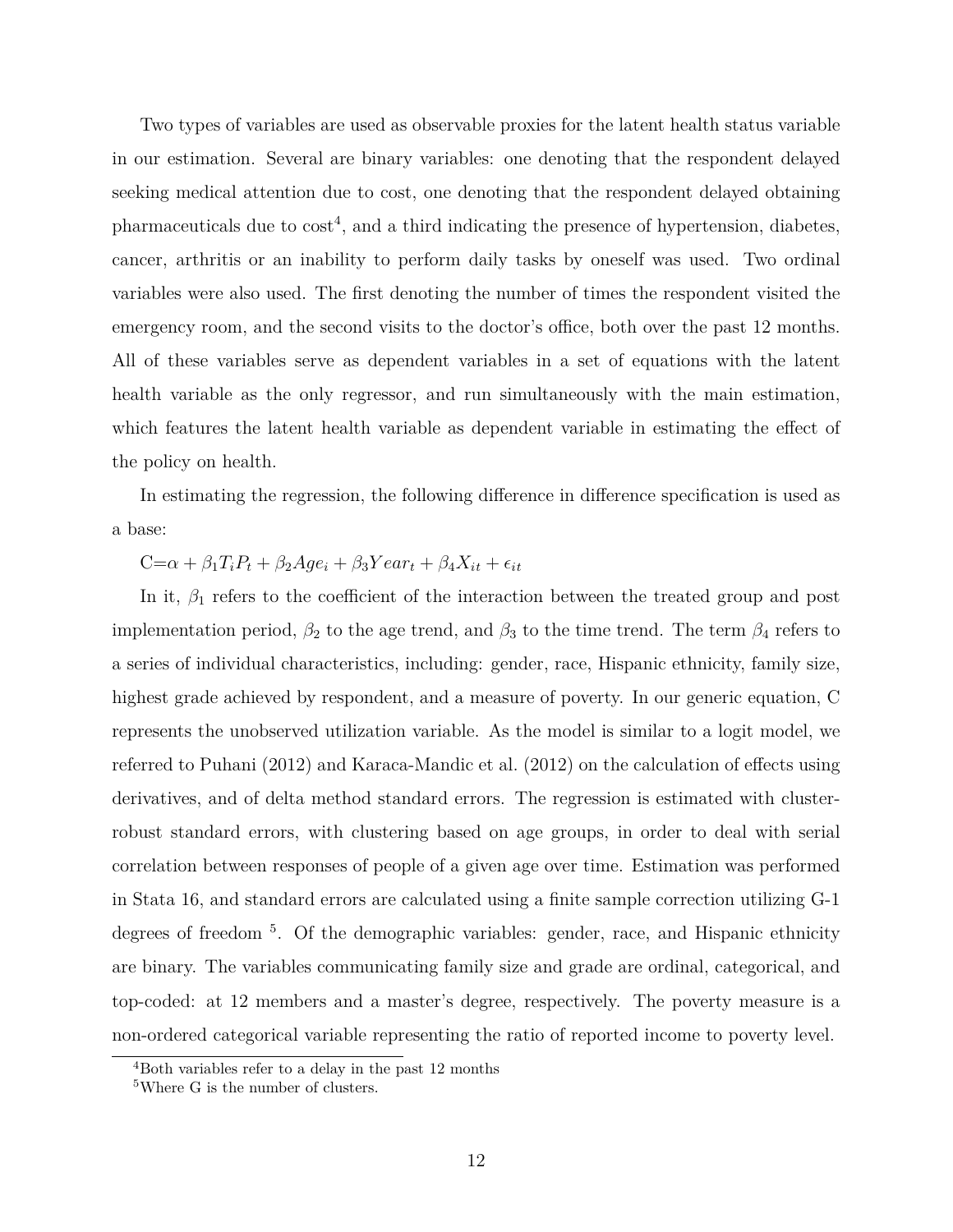### <span id="page-14-0"></span>**5 Results**

With respect to the major specifications, there are two. The first uses four proxies for health: one for emergency room visits, one denoting that the respondent delayed seeking medical attention due to cost, one denoting that the respondent delayed obtaining pharmaceuticals due to cost, and one for visits to the doctor's office. The second adds the, aforementioned, chronic conditions variable indicating the presence of one or more of the listed conditions. Both suggest that the policy reduced the likelihood of a treated individual sorting into a category of high healthcare use by around 4%. At 4.33% for the four proxy specification and 4.17% for the five proxy specification. Additional controls decreased the magnitude of the effect, but not by much, and significance was unaffected.

Table [7.4](#page-20-0) shows the results of not only these two specifications, but a number of other versions as well. Both major specifications are also estimated with additional controls such as foreign born status, head of household status, and marriage status. Variations on the chronic conditions specification, estimating the effects of lag coefficients alongside both the main and expanded sets of controls, are displayed in column 2 and column 1 of Table [7.6,](#page-21-0) respectively. These returned significant effects in 2011, 2012 and 2014. The four proxy specification, represented in column 3, returned no significant lags.

A falsification test is executed using those aged 26 to 27 as a treatment group, and those aged 28 to 29 as control. In general, a falsification test evaluates the precepts of a model by evaluating alternate configurations for effects unlikely if the assumptions were valid. In this case, a significant effect on movement between use groups would have implied that some mechanism, other than the policy, was behind the inter-category movement observed in the main specification. These results are included in columns 1 and 2 of Table [7.5,](#page-20-1) for the four and five proxy specifications, respectively.

On determining the utilization category from responses: those who visited the ER more than once in the past 12 months are nearly certain to have sorted into the high-use group. This holds for both latent variable specifications. The predictive power of visiting the doctor, however, differs by a much wider margin. In the four proxy specification,  $36\%$  of those who visited the office more than once are high use cases, 60% of those with more than 6 visits, and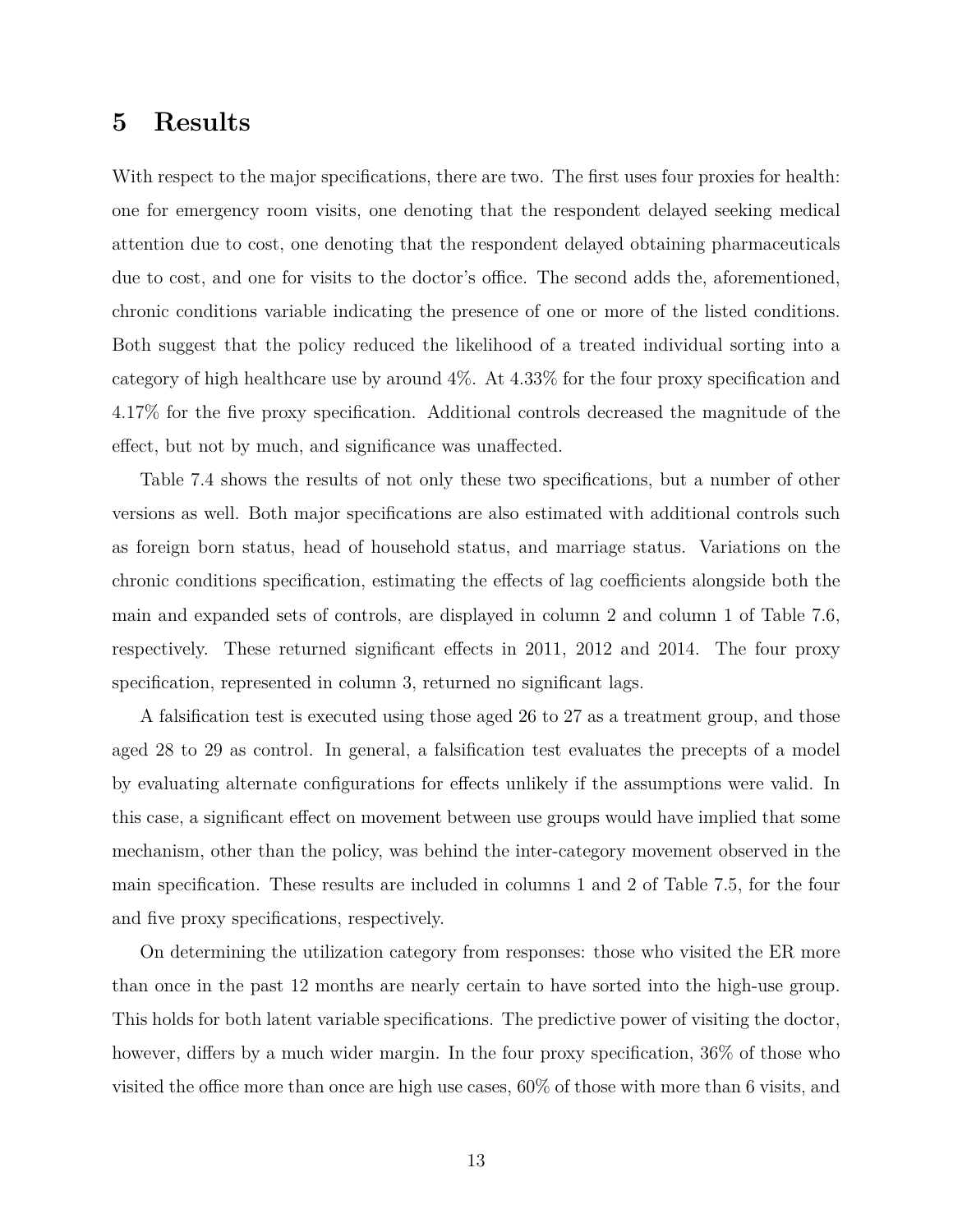70% of those with more than 10. In the five proxy specification, 46% of those who visited the office more than once are high use cases, 72% of those with more than 6 visits, and  $79\%$  of those with more than  $10<sup>6</sup>$  $10<sup>6</sup>$  $10<sup>6</sup>$  Those with chronic conditions are about 10 percentage points more likely to fall into the low use group after reform, by simple tabulation, in either specification. A simple t-test confirms that the proportion of those with chronic conditions covered by insurance is larger after the reform by about three percentage points. Moreover, by simple tabulation, the difference in the proportion of those with chronic conditions sorted in to the low use category is around 10 percentage points between time periods.

It is notable that we were not able to obtain significant results in regressions featuring these proxy variables as standalone estimands. In Table [7.10](#page-23-0), one is able to see that, although we are able to discern a significant effect of the dependent coverage expansion on coverage itself, we were not able to obtain significant effects on the likelihood that one visited the emergency room more than once, or that respondents delayed a medical visit, or obtaining pharmaceuticals, due to cost.[7](#page-15-1) The specifications for these estimations are the same as for the main regressions, except that there are more demographic measures included as independent variables.

Latent class marginal means are shown in Table [7.2](#page-19-0), where supra-column 1 shows the difference in response patterns between the two groups for the main specification. In Group 2, the low use intensity group, 2.6% of respondents report visiting their doctor's office 13 or more times in the past year, compared with 14.4% of those in group one. The edge in the proportion of group two reporting no visits is similarly large, 33.57%, versus 16.7%. The difference between those who have not utilized emergency room services is much larger, 90.6% of those in the low use group have not visited the emergency room in the last year, while just under 50% of the high use group have. In response to questions about whether one had delayed medical care due to cost, or receiving pharmaceuticals due to cost, approximately 30% of group 1 respondents returned that they had. This compares with the single digit proportions of positive responses given by group 2.

<span id="page-15-0"></span><sup>6</sup>These statistics are contained in tables [7.7](#page-21-1) and [7.8](#page-21-2) for the 3 and 4 proxy variable specifications, respectively.

<span id="page-15-1"></span><sup>7</sup>Amuedo-Dorantes was able to obtain significant effects for the latter two, using an unrestricted set of demographics variables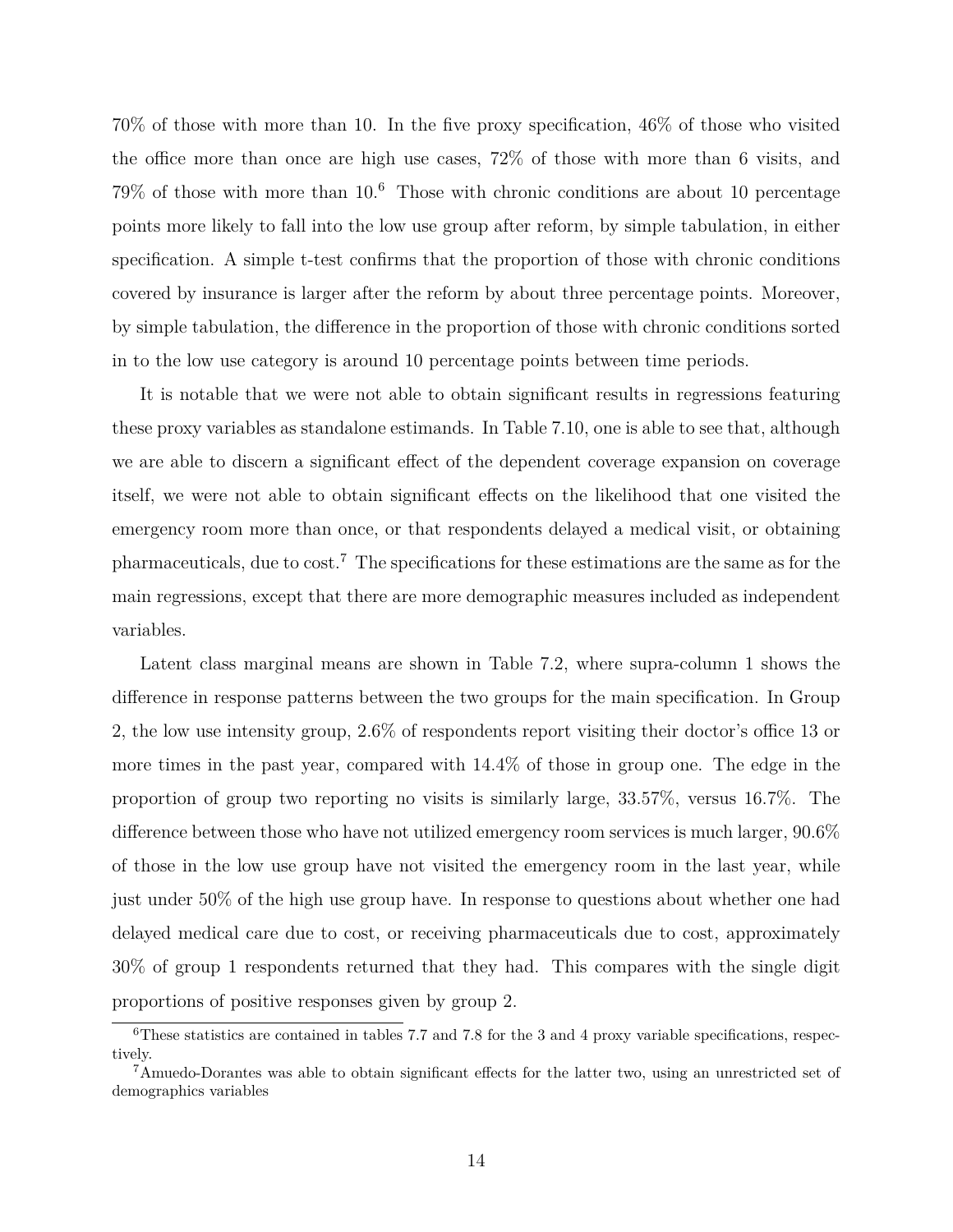Evaluating the latent variables over a series of demographic variables returns notable differences between the two groups. Members of the low use group are half as likely to have a chronic condition, at  $20.47\%$  versus  $40.09\%$ ;  $6.62\%$  are under .5 of the poverty ratio, compared to 15% of the high use group; Education levels are higher, with 38.16% possessing a bachelor's degree or higher, compared to 14.4% of the second group; 24.41% of the high use group are in excellent health, compared with 43.36% of the low use group. In summary, there are two latent classes: a high use group including individuals who are more likely to use health care in any capacity, and more likely to reach or exceed their care-access allotment, and a healthier, better educated, low use group who seldom come into contact with health services.

The specification including the presence of a chronic condition as an additional proxy variable returned qualitatively similar descriptive statistics and with the same clear delineation between high and low use, also shown in Table [7.2](#page-19-0), in supra-column 2. The proportion of those in the high use category is predictably higher, with 46.4% reporting a chronic condition, as opposed to 14.8% of the low use bucket. There is a surprising change in the proportion of those identified as Hispanic in each bucket. The spread doubles from three percentage points to six; from a comparison between 20.4% and 23.3% to one between 24.35% and 18.35%.

Despite what seem to be promising results, the specifications perform inconsistently on tests for parallel trends. Table [7.9](#page-22-0) shows a collection of estimations aimed at establishing the timing of the effect on the likelihood of being sorted into the low or high-use category. These estimations follow the pattern of previous specifications, but for the addition of coefficients signifying that a respondent was of treatment age in a specific pre-treatment period. In column 2, time-treatment interaction coefficients are uniformly insignificant and of a similar size. These results do not lend themselves to the interpretation that the reform had a significant effect on health service usage. In column 1 year-treatment interaction effects are significant only in 2012 and 2013. This scenario offers evidence that effects of the bill changed over time and a measure of support for the parallel trends assumption.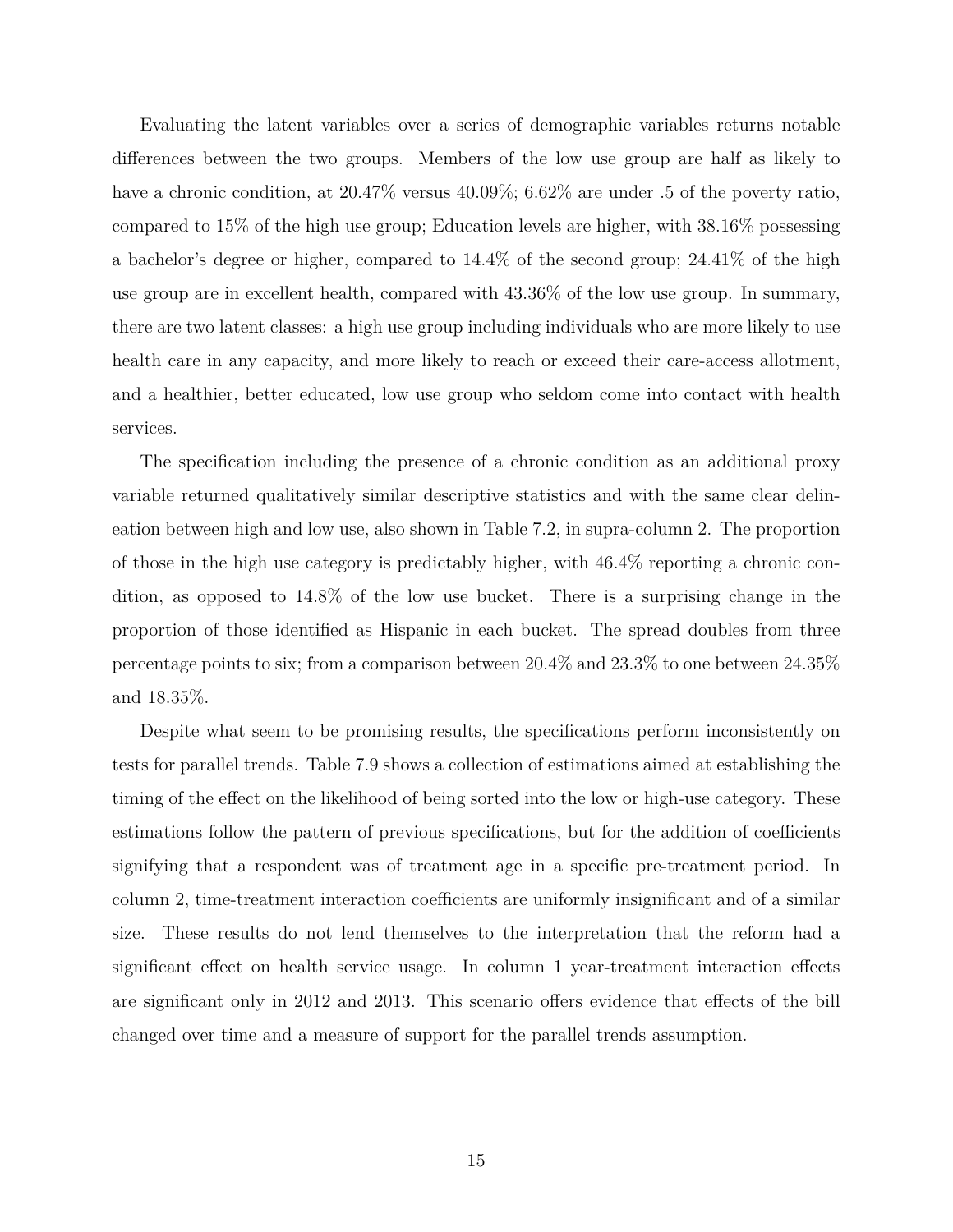### <span id="page-17-0"></span>**6 Conclusion**

This paper tentatively finds a relationship between the dependent coverage expansion and changes in the healthcare usage patterns of young adults. This relationship was calculated to be a statistically significant movement of around 4% between latent usage patterns, from a more intensive usage pattern to a lower intensity pattern. This paper finds that the effect was not significant in all years following the policy change, only in two specific years.

This paper is able to comment on a relationship between high use in a single category of health care and high use across a wider array of measures. This paper is also able to affirm previous results showing that the effect of the reform was great among those with chronic conditions, doing both through a new, nonlinear pathway, by examining the effect the reform had on behavioral groupings developed using mixture modeling.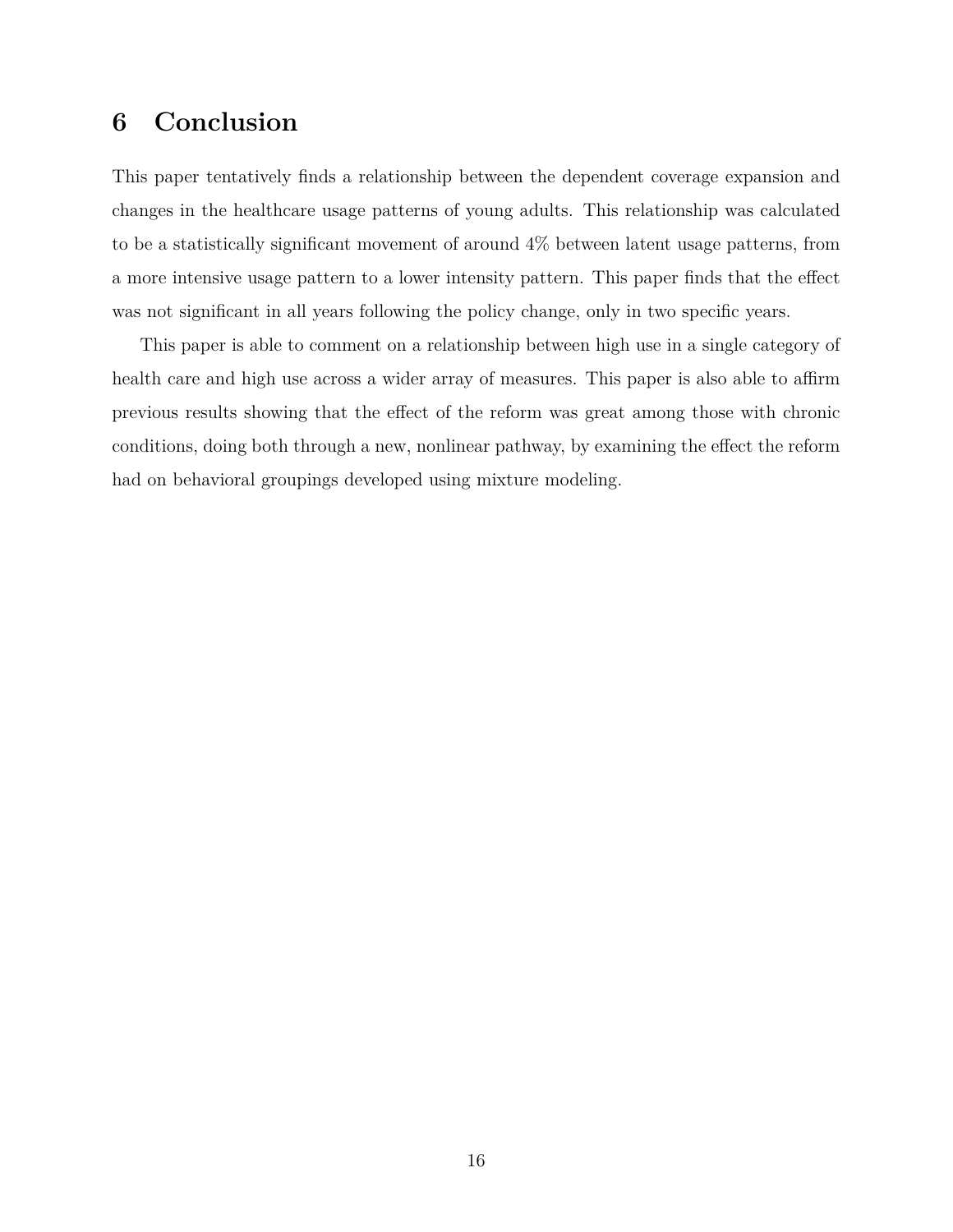# <span id="page-18-0"></span>**7 Tables and Figures**

## <span id="page-18-1"></span>**7.1 Descriptive Statistics**

|                                  |       | Pre-Treat |       | Post-treat |
|----------------------------------|-------|-----------|-------|------------|
|                                  | Older | Younger   | Older | Younger    |
|                                  | mean  | mean      | mean  | mean       |
| Insured*                         | 0.27  | 0.30      | 0.25  | 0.22       |
| $black^*$                        | 0.16  | 0.17      | 0.14  | 0.14       |
| hispanic ethnicity <sup>*</sup>  | 1.24  | 1.24      | 1.22  | 1.21       |
| number of persons in family      | 2.65  | 2.42      | 2.56  | 2.34       |
| citizen*                         | 0.84  | 0.86      | 0.86  | 0.89       |
| lusborn*                         | 0.78  | 0.80      | 0.79  | 0.84       |
| married*                         | 0.38  | 0.23      | 0.35  | 0.20       |
| head of house <sup>*</sup>       | 0.66  | 0.60      | 0.65  | 0.59       |
| grade                            | 14.18 | 14.03     | 14.33 | 14.20      |
| Income measure                   | 1.41  | 1.29      | 1.42  | 1.30       |
| Poverty Measure                  | 2.42  | 2.23      | 2.40  | 2.24       |
| food stamps <sup>*</sup>         | 0.18  | 0.19      | 0.20  | 0.21       |
| needs $\overline{\text{help}}^*$ | 0.01  | 0.02      | 0.01  | 0.01       |
| $arthritis*$                     | 0.05  | 0.03      | 0.05  | 0.03       |
| $\mathrm{asthma}^*$              | 0.14  | 0.15      | 0.14  | 0.16       |
| cholesterol*                     | 0.02  | 0.01      | 0.03  | 0.01       |
| $cancer*$                        | 0.01  | 0.02      | 0.01  | 0.01       |
| diabetic <sup>*</sup>            | 0.01  | 0.01      | 0.01  | 0.01       |
| hypertension <sup>*</sup>        | 0.09  | 0.07      | 0.09  | 0.07       |
| rarecondtn <sup>*</sup>          | 0.03  | 0.04      | 0.04  | 0.03       |
| Observations                     | 6360  | 4198      | 9702  | 6600       |

\*Dichotomous Variable

Descriptive Statistics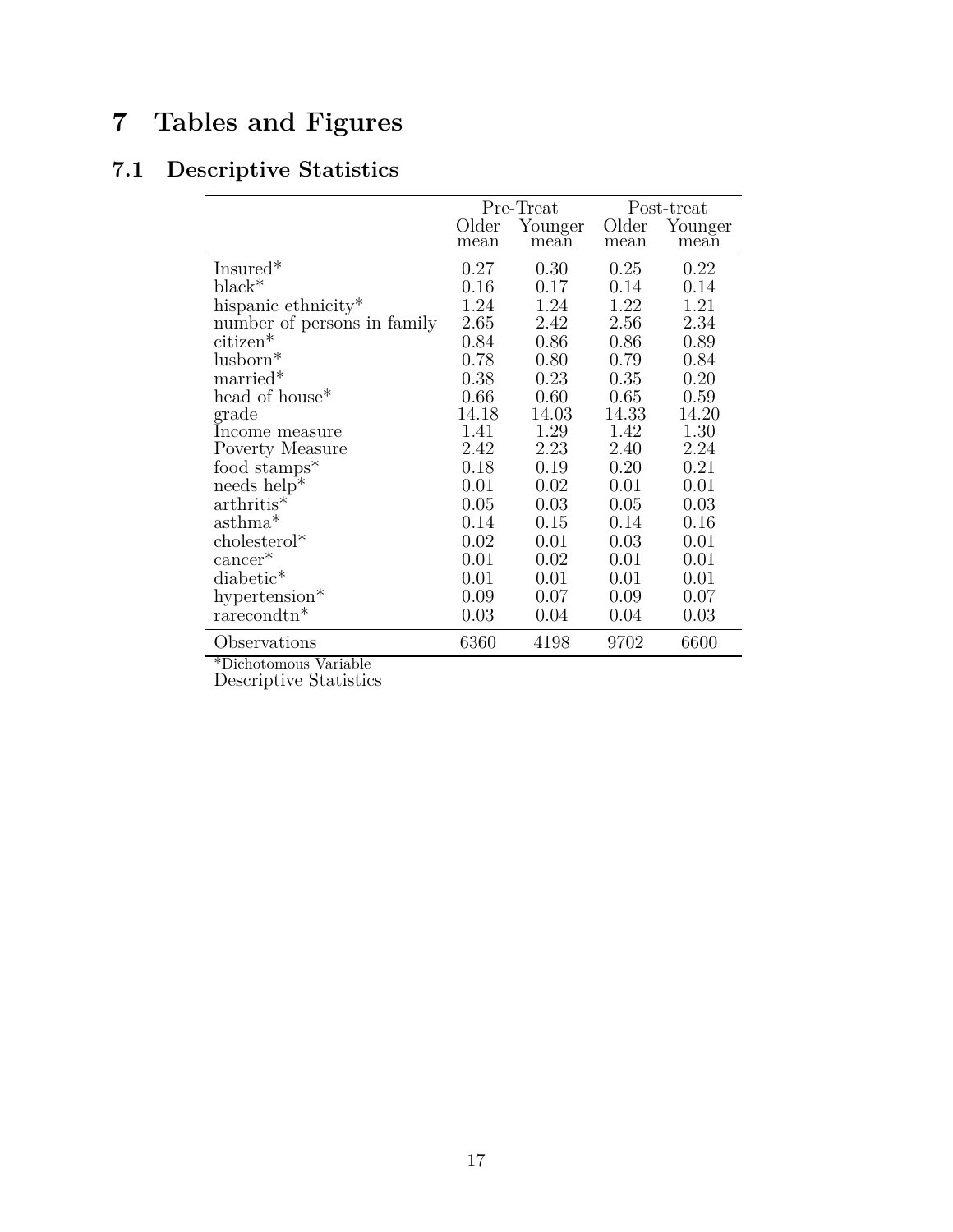## <span id="page-19-0"></span>**7.2 Class Means**

|                          |        | (1)            | (2)    |            |
|--------------------------|--------|----------------|--------|------------|
|                          | 1      | $\overline{2}$ | 1      | 2          |
| no office visits         | 0.167  | 0.336          | 0.134  | 0.359      |
| 1 office visit           | 0.117  | 0.238          | 0.111  | 0.246      |
| 2 to 3 office visits     | 0.229  | 0.245          | 0.241  | 0.240      |
| 4 to 5 office visits     | 0.136  | 0.0834         | 0.147  | 0.0755     |
| 6 to 7 office visits     | 0.0776 | 0.0306         | 0.0838 | 0.0255     |
| 8 to 9 office visits     | 0.0424 | 0.0186         | 0.0456 | 0.0159     |
| 10 to 12 office visits   | 0.0878 | 0.0222         | 0.0893 | 0.0186     |
| 13 or more office visits | 0.144  | 0.0259         | 0.148  | 0.0187     |
| delayed visit            | 0.315  | 0.0706         | 0.281  | 0.0771     |
| delayed medicine         | 0.302  | 0.00997        | 0.256  | 0.0203     |
| no ER visits             | 0.505  | 0.906          | 0.514  | 0.919      |
| 1 ER visit               | 0.231  | 0.0877         | 0.241  | 0.0765     |
| 2 to 3 ER visits         | 0.182  | 0.00642        | 0.170  | 0.00444    |
| 4 to 9 office visits     | 0.0816 | 5.49e-11       | 0.0746 | $6.13e-10$ |
| chronic condition        |        |                | 0.464  | 0.148      |
| Observations             | 23931  |                | 23931  |            |

Latent Class Means

## <span id="page-19-1"></span>**7.3 Structural Equation Diagram**

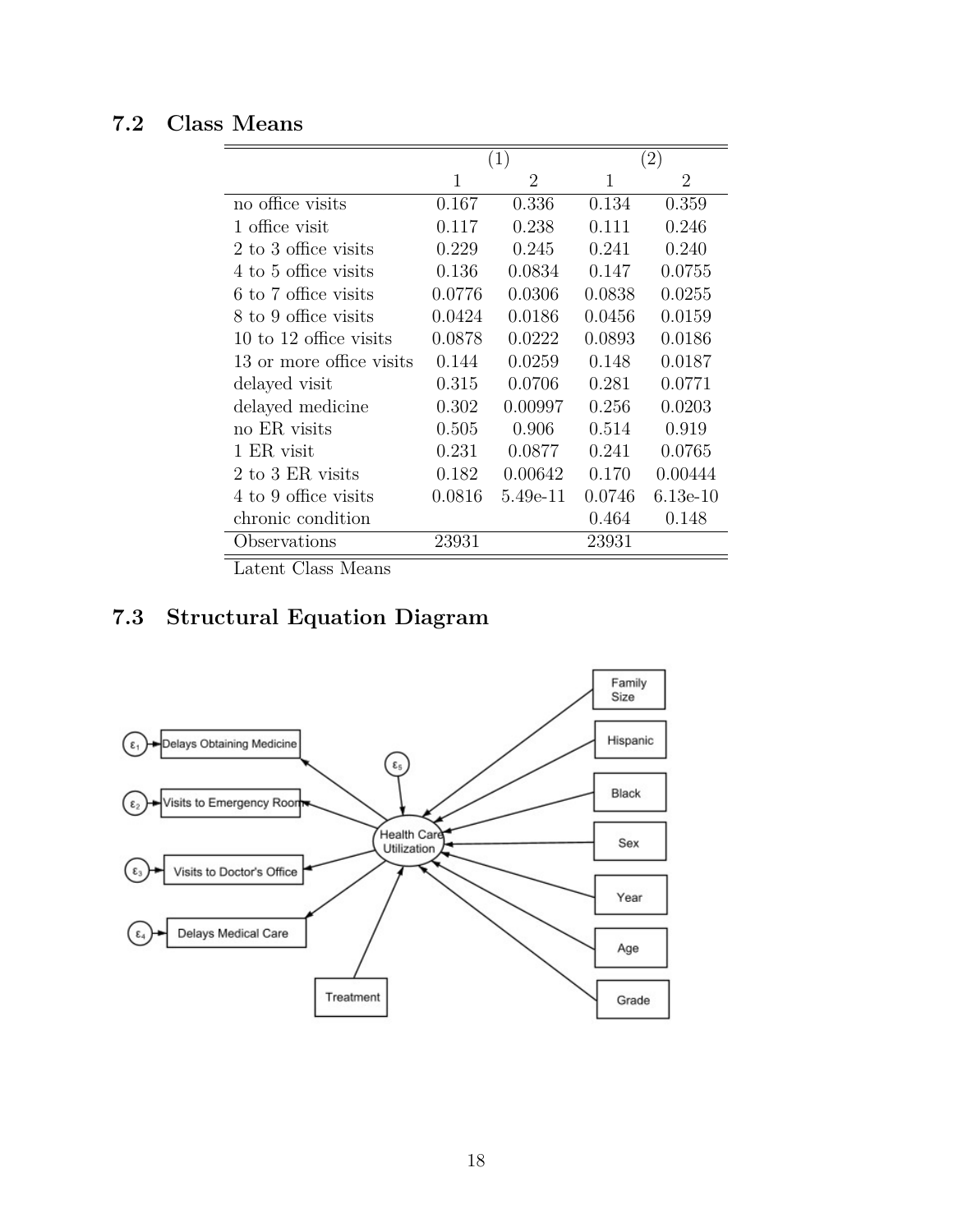### <span id="page-20-0"></span>**7.4 Main Estimation Results**

|                   | Four Proxy                |                           | Five Proxy Four Proxy Five Proxy |                           |
|-------------------|---------------------------|---------------------------|----------------------------------|---------------------------|
| Diff. in Diff.    | $-0.0433***$<br>$(-4.22)$ | $-0.0399***$<br>$(-4.50)$ | $-0.0417***$<br>$(-4.56)$        | $-0.0393***$<br>$(-5.23)$ |
| Additional covar. | N <sub>o</sub>            | <b>Yes</b>                | N <sub>o</sub>                   | Yes                       |
| N                 | 23931                     | 23931                     | 23931                            | 23931                     |

*t* statistics in parentheses

*<sup>∗</sup> p <* 0*.*05, *∗∗ p <* 0*.*01, *∗∗∗ p <* 0*.*001

The coefficients denote change in likelihood of sorting into high use category.

<span id="page-20-1"></span>A list of covariates is omitted from the table.

|                | Four      | Five      |
|----------------|-----------|-----------|
|                | Proxy     | Proxy     |
| Falsifications | $-0.0161$ | $-0.0203$ |
|                | $(-1.04)$ | $(-1.37)$ |
|                |           |           |
|                | 16595     | 16595     |
| .              | $\cdot$ 1 |           |

### **7.5 Falsification tests**

*t* statistics in parentheses

*<sup>∗</sup> p <* 0*.*05, *∗∗ p <* 0*.*01, *∗∗∗ p <* 0*.*001

A list of covariates is omitted from the table.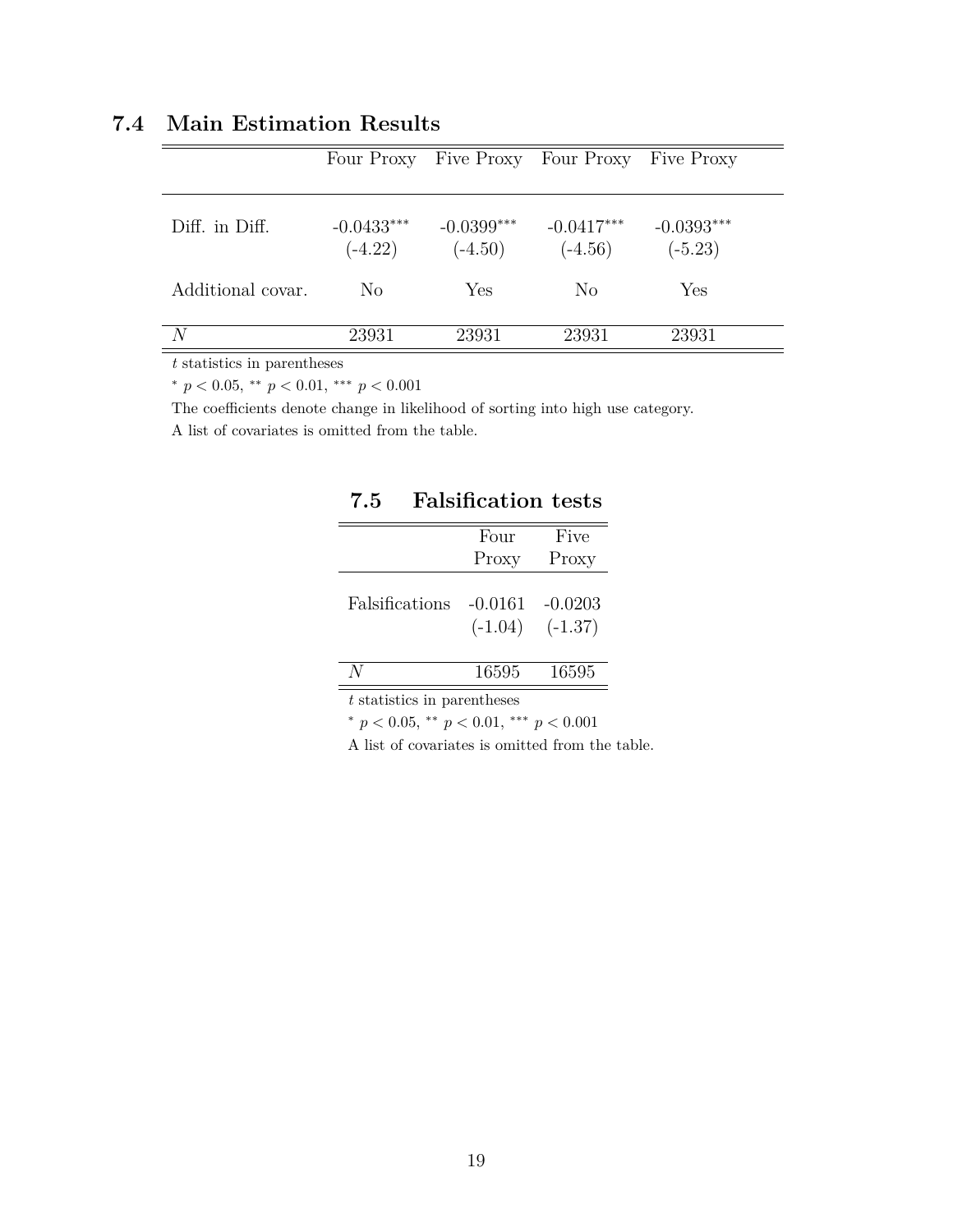## <span id="page-21-0"></span>**7.6 Lag Estimation**

|         | (1)        | (2)         | (3)        |
|---------|------------|-------------|------------|
| did2011 | $-0.0472*$ | $-0.0522**$ | $-0.00913$ |
|         | $(-2.51)$  | $(-3.06)$   | $(-0.49)$  |
| did2012 | $-0.0382*$ | $-0.0426*$  | $-0.0188$  |
|         | $(-2.46)$  | $(-2.27)$   | $(-0.90)$  |
| did2013 | $-0.0228$  | $-0.0268$   | 0.00267    |
|         | $(-0.87)$  | $(-1.19)$   | (0.12)     |
| did2014 | $-0.0487*$ | $-0.0460*$  | $-0.0153$  |
|         | $(-2.42)$  | $(-2.15)$   | $(-0.64)$  |
| did2015 | $-0.0392$  | $-0.0405$   | $-0.0175$  |
|         | $(-1.21)$  | $(-1.29)$   | $(-0.68)$  |
| N       | 23931      | 23931       | 40206      |

*t* statistics in parentheses

*<sup>∗</sup> p <* 0*.*05, *∗∗ p <* 0*.*01, *∗∗∗ p <* 0*.*001

Estimation of Lags

## <span id="page-21-1"></span>**7.7 Proportions of Specification 1**

|                    |          |          |          |          | (5)      |
|--------------------|----------|----------|----------|----------|----------|
|                    | ER > 1   | ER > 2   | Visit>1  | Visit>6  | Visit>10 |
| Percent High Users | .9896806 | .9896806 | .3699586 | .5981866 | .6897796 |
| Observations       | 2035     | 2035     | 12323    | 4191     | 2495     |

Proportions of people who sorted into the high use group, by response type.

## <span id="page-21-2"></span>**7.8 Proportions of Specification 2**

|                    |          |          |          |           | $\left(5\right)$ |
|--------------------|----------|----------|----------|-----------|------------------|
|                    | ER > 1   | ER > 2   | Visit>1  | Visit > 6 | Visit > 10       |
| Percent High Users | .9936118 | .9936118 | .4606021 | .7158196  | .7883768         |
| Observations       | 2035     | 2035     | 12323    | 4191      | 2495             |

Proportions of people who sorted into the high use group, by response type.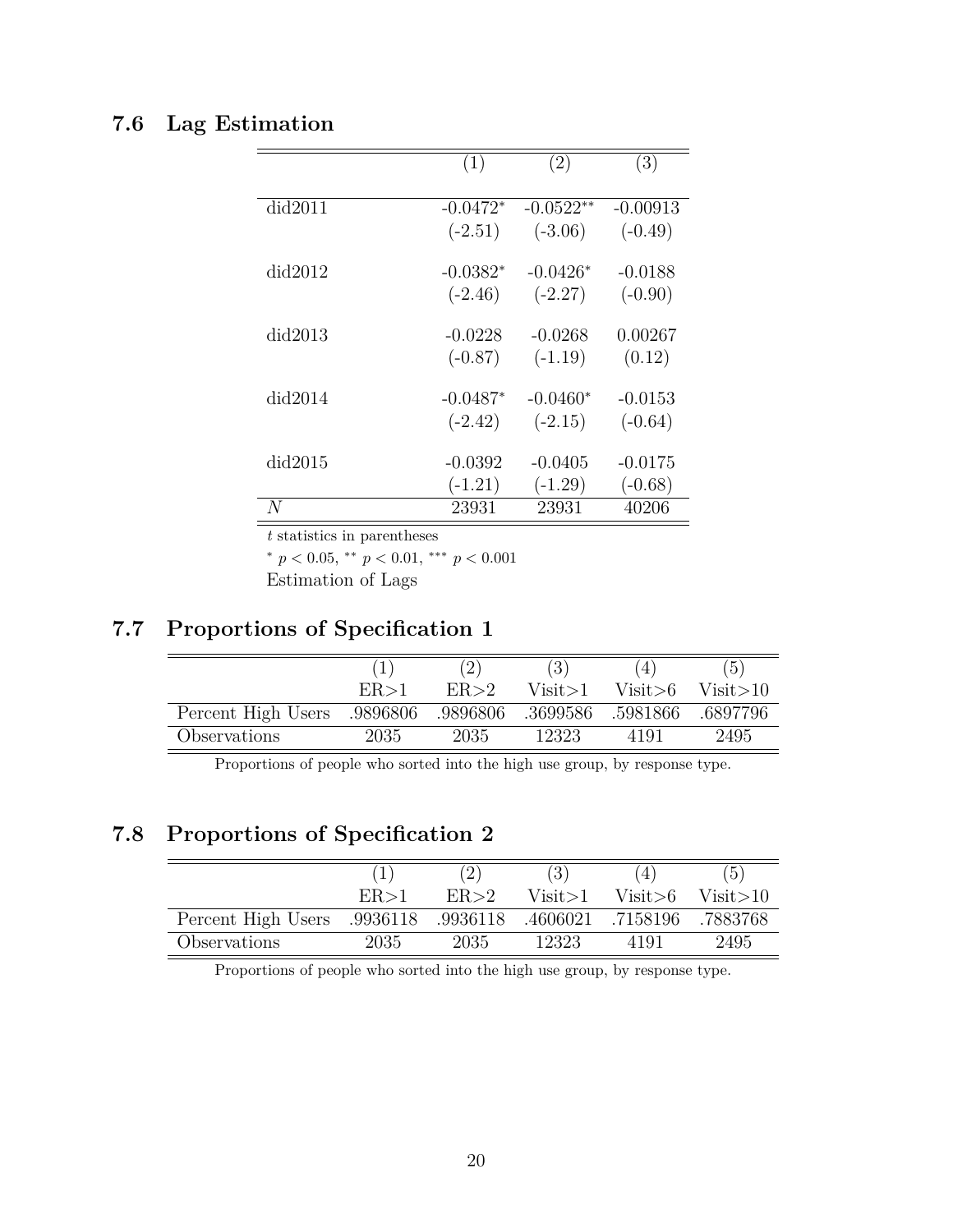# <span id="page-22-0"></span>**7.9 Timing**

 $\equiv$ 

|             | (1)                     | (2)                    |
|-------------|-------------------------|------------------------|
| did2008     | 0.00273<br>(0.07)       |                        |
| did2009     | 0.00765<br>(0.21)       |                        |
| did2011     | $-0.0475*$<br>$(-2.37)$ |                        |
| did2012     | $-0.0502$<br>$(-1.64)$  |                        |
| did2013     | $-0.0387*$<br>$(-2.28)$ |                        |
| did2014     | $-0.0534$<br>$(-1.30)$  |                        |
| did2015     | $-0.0260$<br>$(-0.79)$  |                        |
| post-period |                         | $-0.0268$<br>$(-1.21)$ |
| pre-period  |                         | 0.0235<br>(0.58)       |
|             | 23931                   |                        |

 $\equiv$ 

*t* statistics in parentheses

*<sup>∗</sup> p <* 0*.*05, *∗∗ p <* 0*.*01, *∗∗∗ p <* 0*.*001

Tests for parallel trends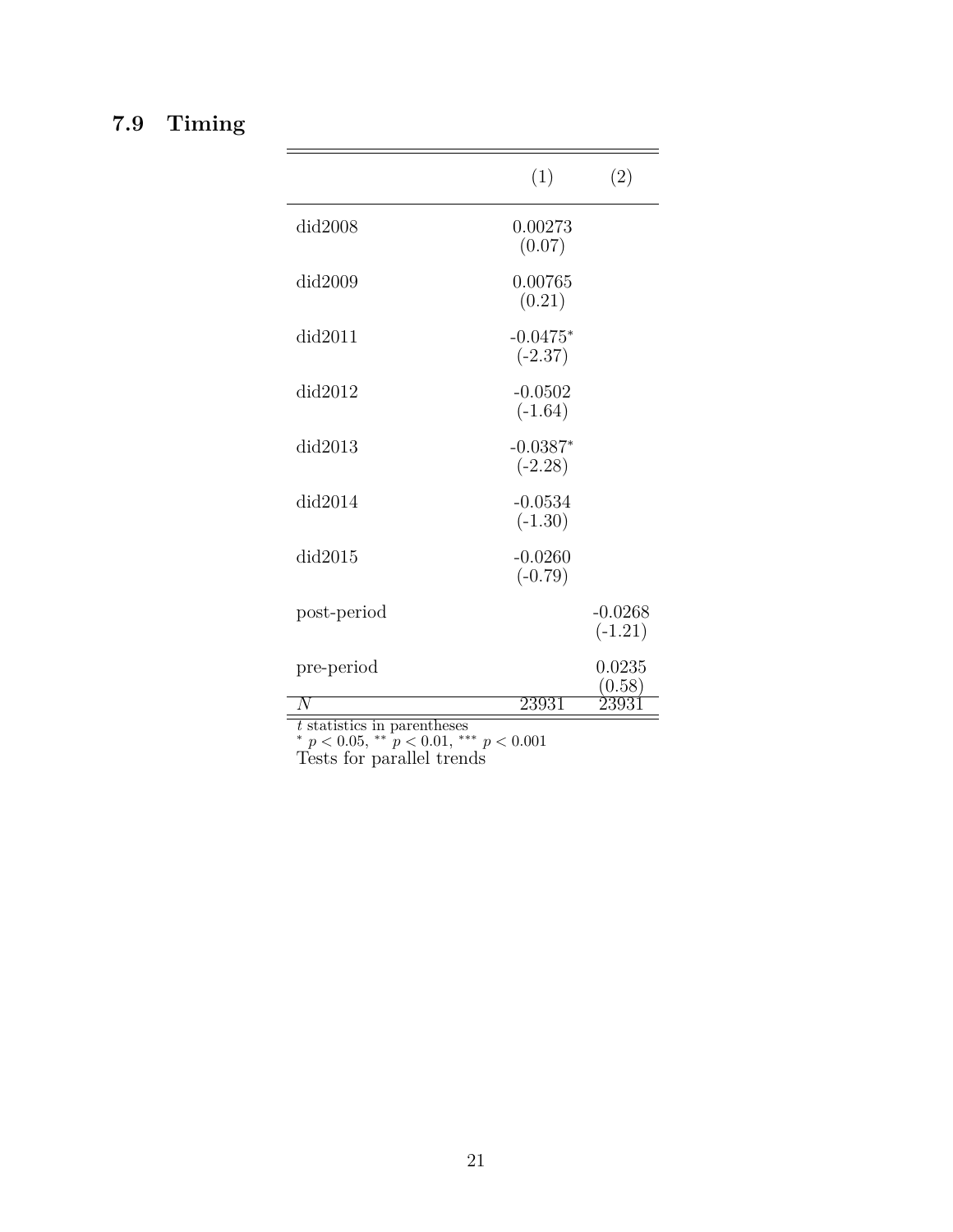# <span id="page-23-0"></span>**7.10 Standalone Regressions**

|                    | Prescription <sup>†</sup> | Delayed                             |                           | Any               |
|--------------------|---------------------------|-------------------------------------|---------------------------|-------------------|
|                    | Delayed                   | Care                                | Insured                   | ER Visits         |
| Below 26           | $-0.0411***$              | $-0.0469***$<br>$(-5.95)$ $(-6.45)$ | $-0.0258**$<br>$(-2.77)$  | 0.0102<br>(1.13)  |
| Post ACA           | $-0.0229**$<br>$(-2.69)$  | $-0.0242**$<br>$(-2.63)$            |                           | 0.0270<br>(1.53)  |
| Interaction Effect | 0.00930<br>(1.16)         | 0.00798<br>(0.93)                   |                           | 0.00280<br>(0.26) |
| Interaction Effect |                           |                                     | $-0.0657***$<br>$(-6.37)$ |                   |
| N                  | 39188                     | 39188                               | 39188                     | 38780             |

*t* statistics in parentheses

A list of covariates is omitted from the table.

*†*Different post period

*<sup>∗</sup> p <* 0*.*05, *∗∗ p <* 0*.*01, *∗∗∗ p <* 0*.*001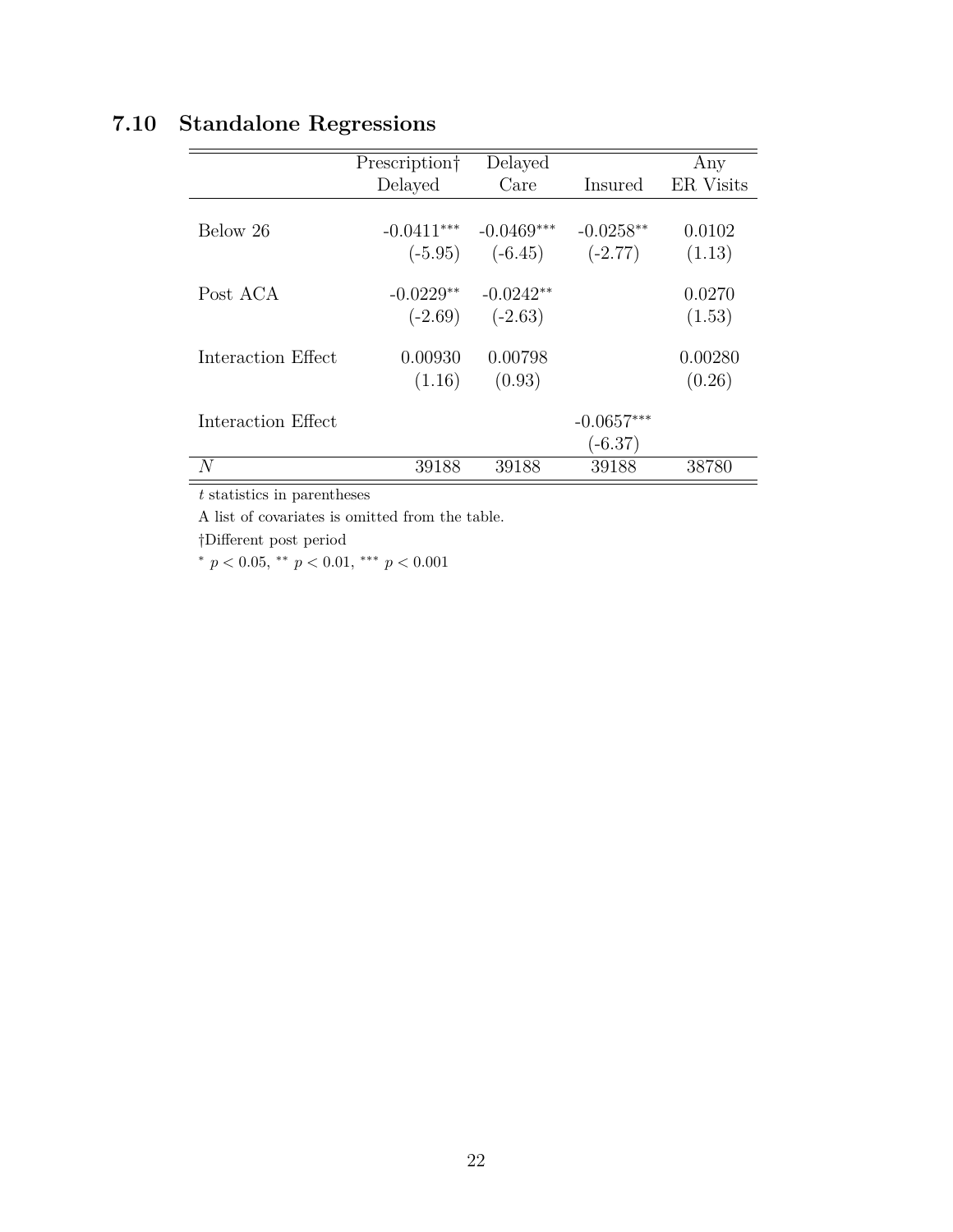|                             | HighUse  | LowUse   |
|-----------------------------|----------|----------|
|                             | mean     | mean     |
| Insure $\overline{d^*}$     | .3451548 | .2263877 |
| $black^*$                   | .2317682 | .1214505 |
| hispanic ethnicity*         | 1.203963 | 1.232971 |
| number of persons in family | 2.809024 | 2.416736 |
| citizen*                    | .9002664 | .8464714 |
| $l$ usborn $*$              | .8573094 | .7858298 |
| married*                    | .2753913 | .3098466 |
| head of household*          | .6764902 | .6148396 |
| grade                       | 13.58641 | 14.37863 |
| food stamps*                | .3864469 | .1293724 |
| $needhelp*$                 | .0301365 | .0064156 |
| $arthritis*$                | .0880786 | .0255509 |
| asthma <sup>*</sup>         | .2157842 | .1225105 |
| $cholesterol*$              | .0210379 | .0176481 |
| $cancer*$                   | .028971  | .0078103 |
| diabetic*                   | .028305  | .0073082 |
| hypertension $*$            | .1433566 | .0614784 |
| $rarecondtn*$               | .0639361 | .0275593 |
| Observations                | 6006     | 17925    |

# <span id="page-24-0"></span>**7.11 Demographic means in Specification 1**

\*Dichotomous Variable

Class Demographics for Specification 1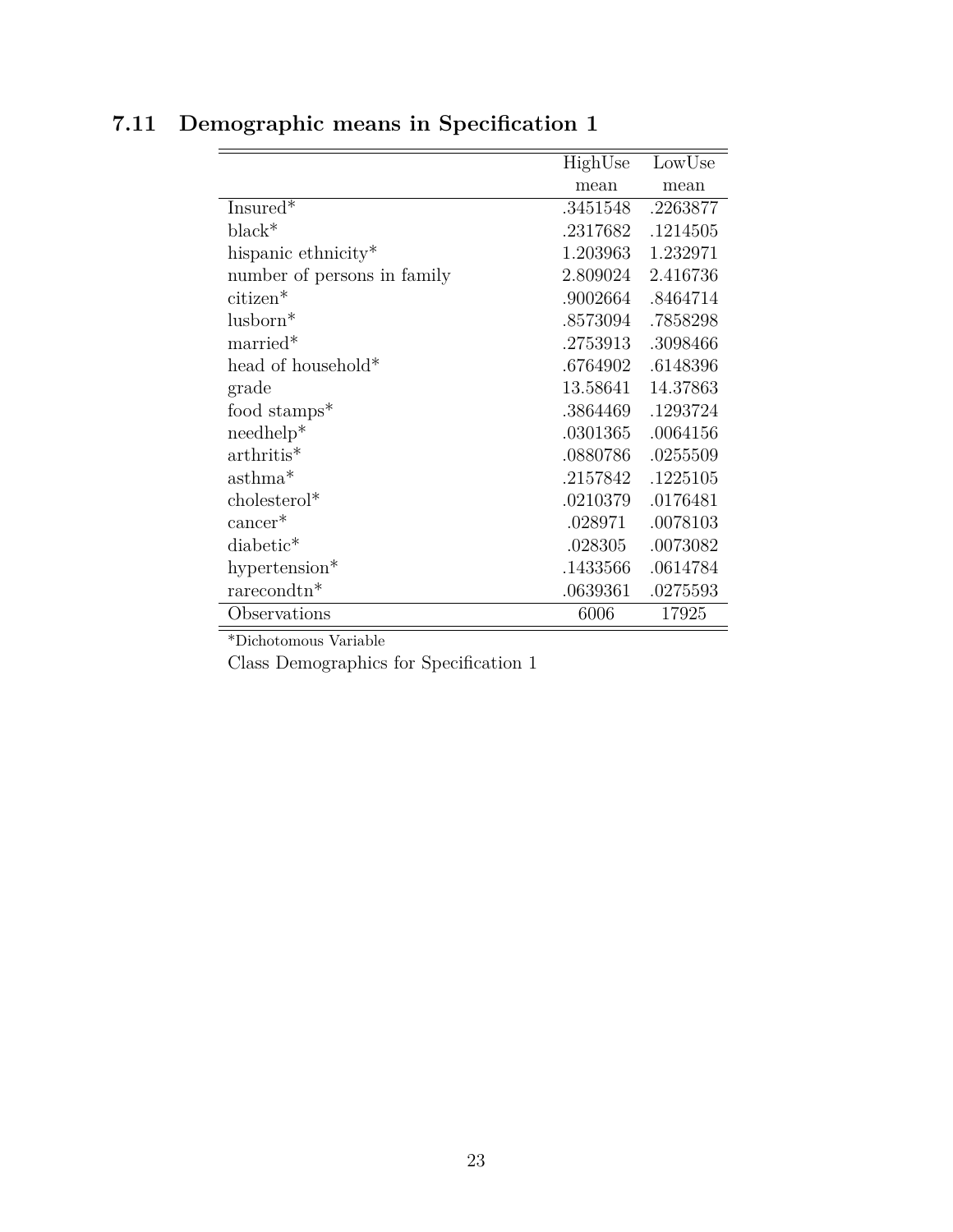|                             | HighUse2 | LowUse2  |
|-----------------------------|----------|----------|
|                             | mean     | mean     |
| Insured <sup>*</sup>        | .2867015 | .2433492 |
| $black^*$                   | .2222536 | .1183492 |
| hispanic ethnicity*         | 1.183472 | 1.243468 |
| number of persons in family | 2.762093 | 2.411223 |
| citizen*                    | .9519109 | .8212589 |
| lusborn*                    | .9183472 | .7555226 |
| married*                    | .2788041 | .3106295 |
| head of household*          | .6771964 | .6105701 |
| grade                       | 13.75927 | 14.35689 |
| food stamps*                | .3584826 | .1245843 |
| $needhelp*$                 | .0344098 | .0030879 |
| $arthritis*$                | .1050628 | .0143705 |
| $asthma*$                   | .2854322 | .0871734 |
| cholesterol*                | .0244336 | .0160221 |
| $cancer*$                   | .0338457 | .0043943 |
| diabetic*                   | .0315893 | .0045724 |
| hypertension*               | .1769849 | .0420428 |
| rarecondtion*               | .0654351 | .0245843 |
| Observations                | 7091     | 16840    |

# <span id="page-25-0"></span>**7.12 Demographic means in Specification 2**

\*Dichotomous Variable

Class Demographics for Specification 2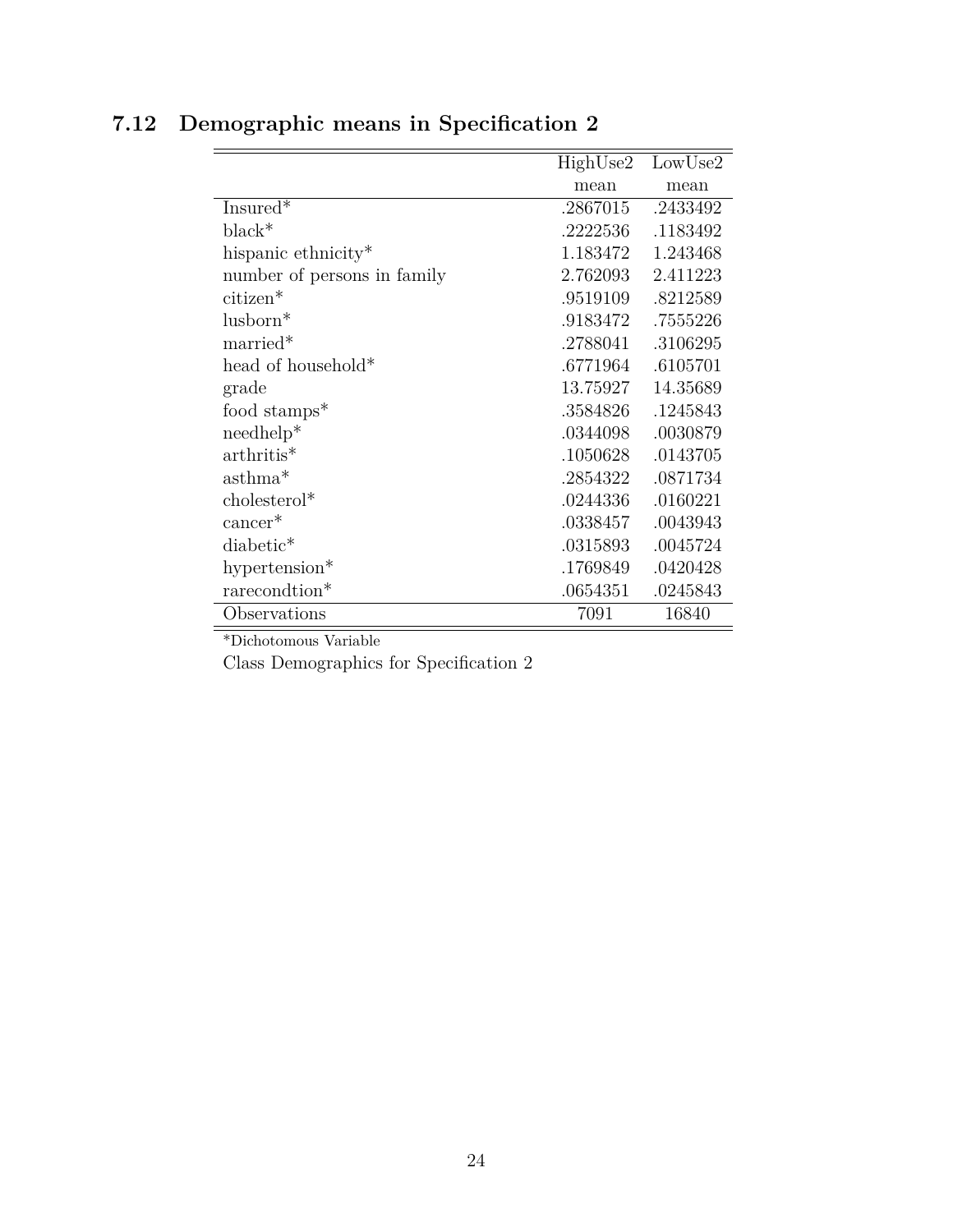## **References**

- <span id="page-26-5"></span>Akosa Antwi, Y., Moriya, A. S., Simon, K., & Sommers, B. D. (2015). Changes in emergency department use among young adults after the patient protection and affordable care act's dependent coverage provision. *Annals of Emergency Medicine*, *65*(6), 664–672.e2.
- <span id="page-26-0"></span>Amuedo-Dorantes, C., & Yaya, M. E. (2016). The impact of the aca's extension of coverage to dependents on young adults' access to care and prescription drugs: Aca and young adults' access to care and drugs. *Southern Economic Journal*, *83*(1), 25–44.
- <span id="page-26-4"></span>Anderson, M., Dobkin, C., & Gross, T. (2012). The effect of health insurance coverage on the use of medical services. *American Economic Journal: Economic Policy*, *4*(1), 1–27.
- <span id="page-26-1"></span>Barbaresco, S., Courtemanche, C. J., & Qi, Y. (2015). Impacts of the affordable care act dependent coverage provision on health-related outcomes of young adults. *Journal of Health Economics*, *40*, 54–68.
- <span id="page-26-6"></span>Breslau, J., Stein, B. D., Han, B., Shelton, S., & Yu, H. (2018). Impact of the affordable care act's dependent coverage expansion on the health care and health status of young adults: What do we know so far? *Medical Care Research and Review*, *75*(2), 131–152.
- <span id="page-26-3"></span>Chen, C., Scheffler, G., & Chandra, A. (2011). Massachusetts' health care reform and emergency department utilization. *New England Journal of Medicine*, *365*(12), e25.
- <span id="page-26-2"></span>Chua, K.-P., & Sommers, B. D. (2014). Changes in health and medical spending among young adults under health reform. *JAMA*, *311*(23), 2437.
- <span id="page-26-7"></span>Chung, H., Anthony, J. C., & Schafer, J. L. (2011). Latent class profile analysis: an application to stage sequential processes in early onset drinking behaviours: Early onset drinking behaviours. *Journal of the Royal Statistical Society: Series A (Statistics in Society)*, *174*(3), 689–712.
- <span id="page-26-8"></span>Deb, P., Gangaram, A., & Khajavi, H. N. (2021). The impact of the state innovation models initiative on population health. *Economics Human Biology*, *42*, 101013.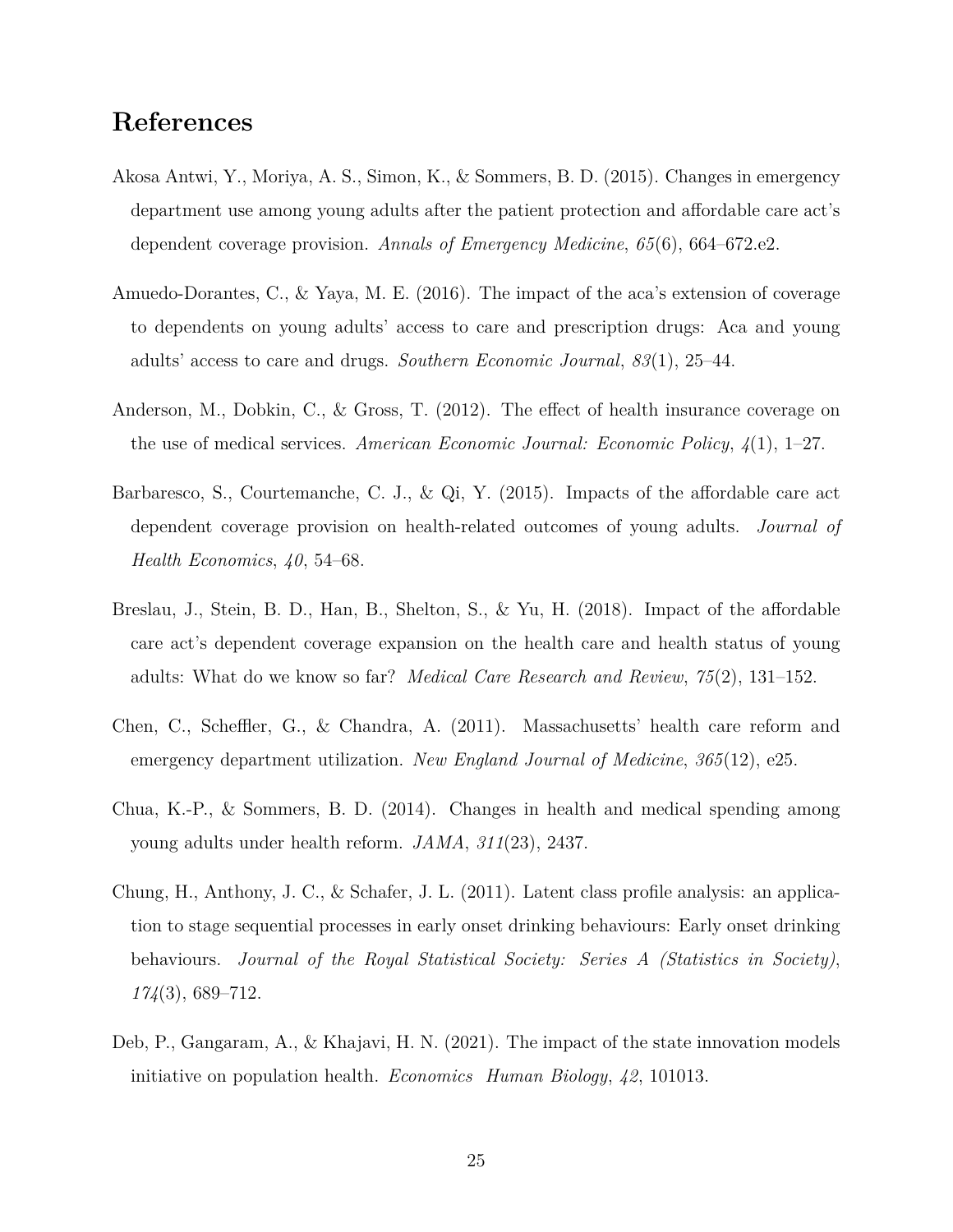- <span id="page-27-0"></span>Deb, P., & Norton, E. C. (2018). Modeling health care expenditures and use. *Annual Review of Public Health*, *39*(1), 489–505.
- <span id="page-27-3"></span>Deb, P., Trivedi, P., & Zimmer, D. (2009). *Dynamic Cost-offsets of Prescription Drug Expenditures: Panel Data Analysis Using a Copula-based Hurdle Model*. No. 09/15 in Health, Econometrics and Data Group (HEDG) Working Papers.
- <span id="page-27-6"></span>Feinglass, J., Cooper, A., Rydland, K., Powell, E., McHugh, M., Kang, R., & Dresden, S. (2017). Emergency department use across 88 small areas after affordable care act implementation in illinois. *Western Journal of Emergency Medicine*, *18*(5), 811–820.
- <span id="page-27-8"></span>Gurka, M. J., Lilly, C. L., Oliver, M. N., & DeBoer, M. D. (2014). An examination of sex and racial/ethnic differences in the metabolic syndrome among adults: A confirmatory factor analysis and a resulting continuous severity score. *Metabolism - Clinical and Experimental*, *63*(2), 218–225.
- <span id="page-27-1"></span>Hernandez-Boussard, T., Burns, C. S., Wang, N. E., Baker, L. C., & Goldstein, B. A. (2014). The affordable care act reduces emergency department use by young adults: Evidence from three states. *Health Affairs*, *33*(9), 1648–1654.
- <span id="page-27-2"></span>Jhamb, J., Dave, D. M., & Colman, G. (2015). The patient protection and affordable care act and the utilization of health care services among young adults. *Medicine*.
- <span id="page-27-9"></span>Karaca-Mandic, P., Norton, E. C., & Dowd, B. (2012). Interaction terms in nonlinear models. *Health Services Research*, *47*(1pt1), 255–274.
- <span id="page-27-7"></span>Kolstad, J., & Kowalski, A. (2010). *The Impact of Health Care Reform On Hospital and Preventive Care: Evidence from Massachusetts*. w16012.
- <span id="page-27-5"></span>Kolstad, J., & Kowalski, A. (2012a). *Mandate-Based Health Reform and the Labor Market: Evidence from the Massachusetts Reform*. w17933.
- <span id="page-27-4"></span>Kolstad, J. T., & Kowalski, A. E. (2012b). The impact of health care reform on hospital and preventive care: Evidence from massachusetts. *Journal of Public Economics*, *96*(11-12), 909–929.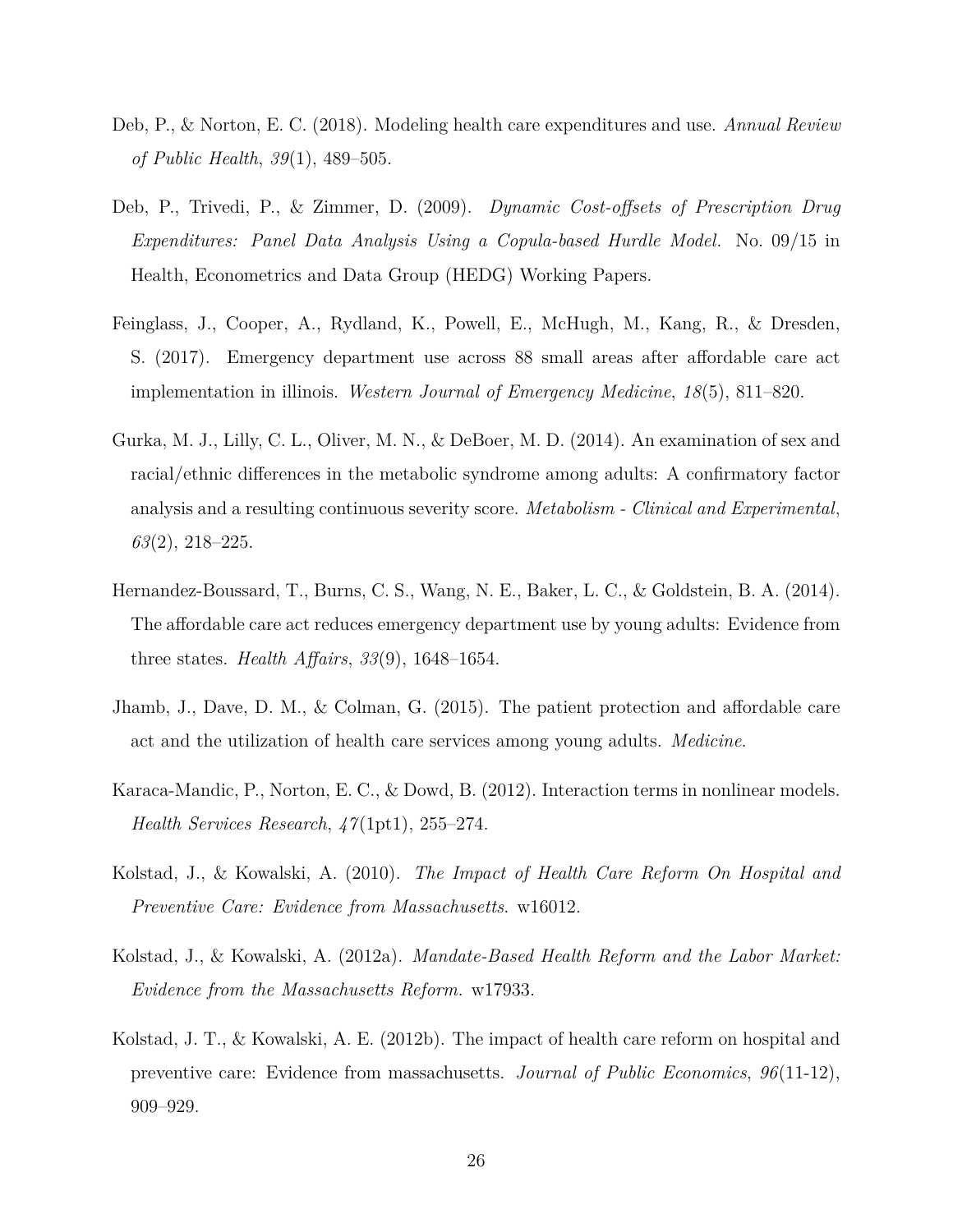- <span id="page-28-8"></span>Manton, K. G., Woodbury, M. A., Stallard, E., & Corder, L. S. (1992). The use of gradeof-membership techniques to estimate regression relationships. *Sociological Methodology*, *22*, 321–381.
- <span id="page-28-3"></span>Miller, S. (2012). *The Effect of Insurance on Emergency Room Visits: An Analysis of the 2006 Massachusetts Health Reform*. ID 1711502.
- <span id="page-28-4"></span>Nikpay, S., Freedman, S., Levy, H., & Buchmueller, T. (2017). Effect of the affordable care act medicaid expansion on emergency department visits: Evidence from state-level emergency department databases. *Annals of Emergency Medicine*, *70*(2), 215–225.e6.
- <span id="page-28-6"></span>Oberski, D. (2016). *Mixture Models: Latent Profile and Latent Class Analysis*, (pp. 275–287). Human-Computer Interaction Series. Springer International Publishing.
- <span id="page-28-0"></span>Pilkey, D., Skopec, L., Gee, E., Amaya, K., Finegold, K., & Robinson, W. (2013). Dependent coverage expansion.
- <span id="page-28-7"></span>Portrait, F., Lindeboom, M., & Deeg, D. (1999). Health and mortality of the elderly: the grade of membership method, classification and determination. *Health Economics*, *8*(5), 441–458.
- <span id="page-28-9"></span>Puhani, P. A. (2012). The treatment effect, the cross difference, and the interaction term in nonlinear difference-in-differences models. *Economics Letters*, 115(1), 85–87.
- <span id="page-28-2"></span>Smulowitz, P. B., Lipton, R., Wharam, J. F., Adelman, L., Weiner, S. G., Burke, L., Baugh, C. W., Schuur, J. D., Liu, S. W., McGrath, M. E., & et al. (2011). Emergency department utilization after the implementation of massachusetts health reform. *Annals of Emergency Medicine*, *58*(3), 225–234.e1.
- <span id="page-28-1"></span>Taubman, S. L., Allen, H. L., Wright, B. J., Baicker, K., & Finkelstein, A. N. (2014). Medicaid increases emergency-department use: Evidence from oregon's health insurance experiment. *Science*, *343*(6168), 263–268.
- <span id="page-28-5"></span>Vernon, M., Goggans, S., De Leo, G., & Heboyan, V. (2019). Costs and trends of emergency department utilization pre-aca and post-aca: Evidence from a rural georgia hospital. *Medical Care*, *57*(6), 407–409.